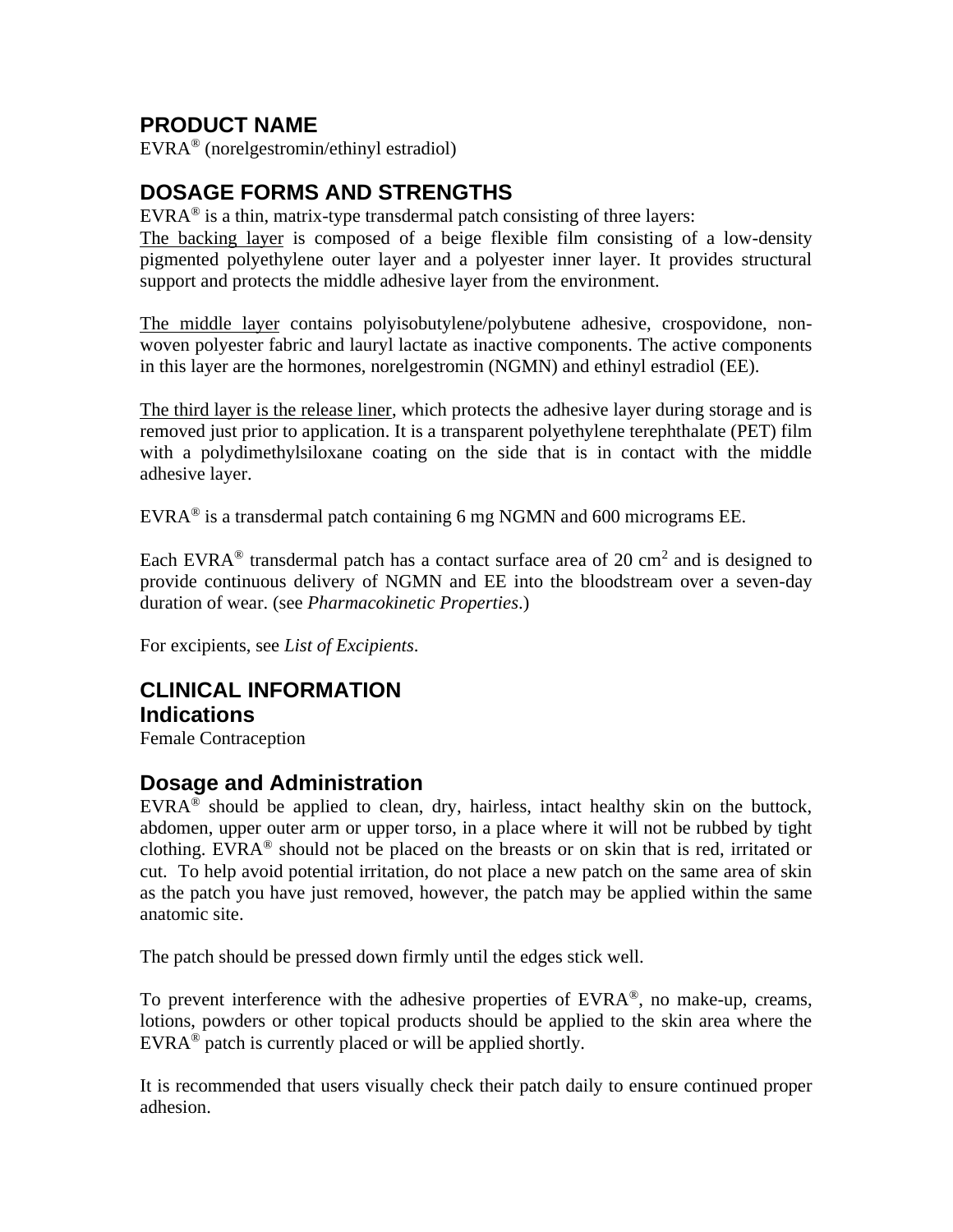### **Dosage**

To achieve maximum contraceptive effectiveness,  $EVRA^{\otimes}$  must be used exactly as directed.

Only one patch is to be worn at a time. The EVRA<sup>®</sup> patch should not be cut, damaged or altered in any way. If the  $EVRA^{\otimes}$  patch is cut, damaged or altered in size, contraceptive efficacy may be impaired.

### *Adhesion of EVRA® patch*

Patch adhesion was assessed indirectly by replacement rates for complete and partial patch detachment. Experience with more than  $70,000$  EVRA<sup>®</sup> patches worn for contraception for 6-13 cycles showed that 4.7% of patches were replaced because they either fell off (1.8%) or were partly detached (2.9%). Similarly, in a small study of patch wear under conditions of physical exertion and variable temperature and humidity, less than 2% of patches were replaced for complete or partial detachment.

#### **Special populations**  *Pediatrics*

Safety and efficacy of  $EVARA^{\circledast}$  was established in women from 18 years of age. Safety and efficacy are expected to be the same for post-pubertal adolescents and the same dosage is recommended in these subjects. Use of EVRA® before menarche is not indicated.

### *Elderly*

Not intended for use by post-menopausal women.

### *Renal Impairment*

EVRA® has not been studied in women with renal impairment. No dose adjustment is necessary but as there is a suggestion in the literature that the unbound fraction of EE is higher,  $EVARA^{\circledast}$  should be used with supervision in this population.

### *Hepatic Impairment*

EVRA® is contraindicated in this population.

#### **Administration**

To achieve maximum contraceptive effectiveness, EVRA® must be used exactly as directed.

Complete instructions to facilitate patient counseling on proper system usage may be found in the Detailed Patient Labeling.

#### *Transdermal contraceptive system overview*

This system uses a 28-day, four-week cycle. A new patch is applied each week for three weeks - 21 total days. Week Four is patch-free. Withdrawal bleeding is expected during this time. This means that every new patch will be applied on the same day of the week.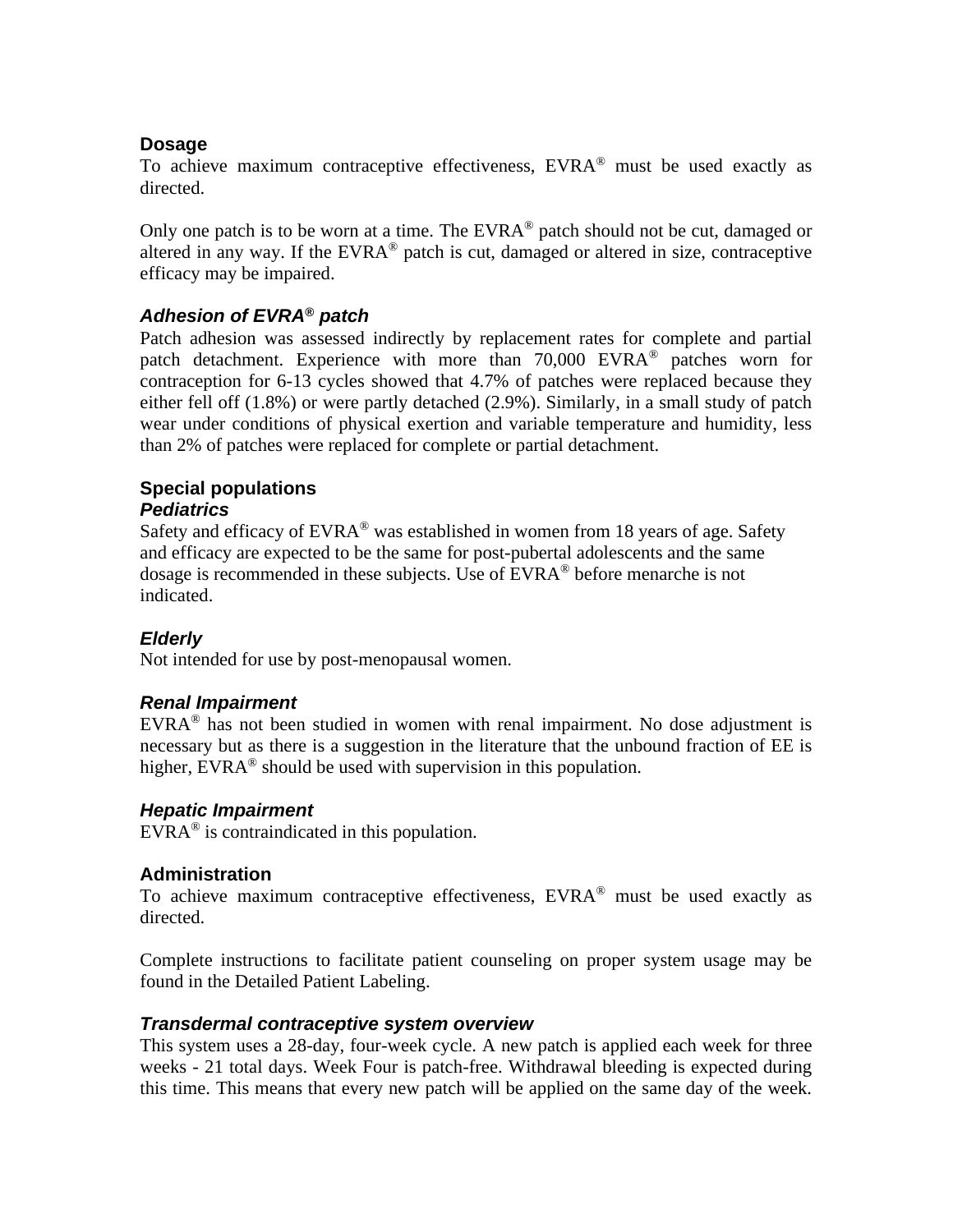This day is known as the "Patch Change Day". For example, if the first patch is applied on a Monday, all subsequent patches should be applied on a Monday. Only one patch should be worn at a time. The EVRA® patch should not be cut, damaged or altered in any way. If the EVRA<sup>®</sup> patch is cut, damaged or altered in size, contraceptive efficacy may be impaired.

On the day after Week Four ends a new four-week cycle is started by applying a new patch. Under no circumstances should there be more than a 7-day patch-free interval between dosing cycles.

Clinical trials demonstrated that subjects randomized to EVRA® were able to adhere to the weekly dosing regimen better than with daily dosing of oral contraceptives.



If the patient is starting EVRA® for the **first time**, she should **wait until the day she begins her menstrual period**. Either a First Day start or Sunday start may be utilized (see below). The day she applies her first patch will be Day 1. Her "Patch Change Day" will be on this day every week.

**CHOOSE ONE OPTION:** 



Sunday Start

**First Day Start**: the patient should apply her first patch during the first 24 hours of her period. If therapy starts after Day 1 of the menstrual cycle, a non-hormonal contraceptive (such as a condom or diaphragm) should be used concurrently for the first 7 consecutive days of the first treatment cycle.

#### OR

**Sunday Start**: the patient should apply her first patch on the first Sunday after her period starts. She must use backup contraception for the first week of her first cycle only. If the menstrual period begins on a Sunday, the first patch should be applied on that day. No back-up contraception is needed.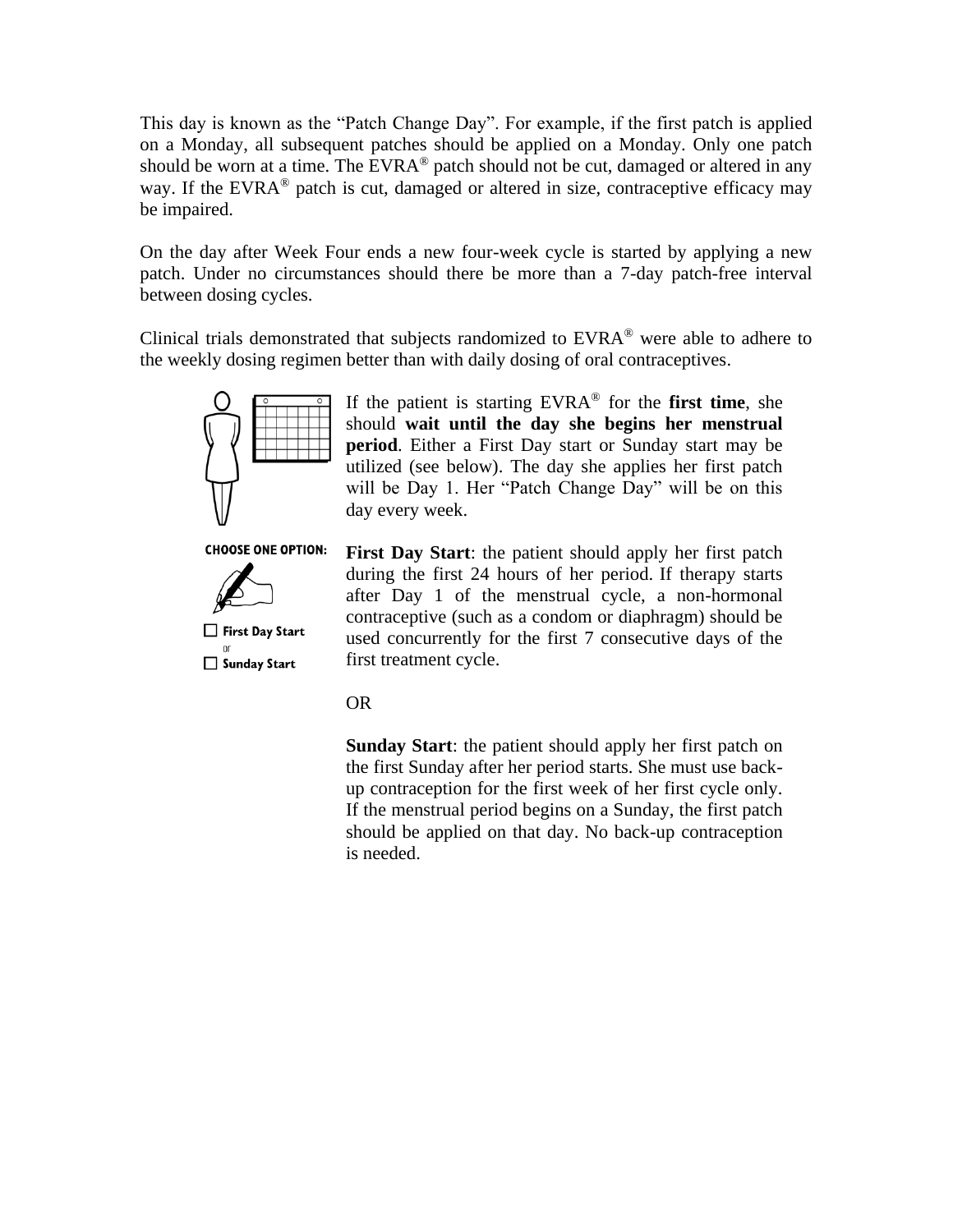

**Where to apply the patch.** The patch should be applied to clean, dry, intact healthy skin on the buttock, abdomen, upper outer arm or upper torso, in a place where it won't be rubbed by tight clothing. EVRA® should not be placed on skin that is red, irritated or cut, nor should it be placed on the breasts.

To prevent interference with the adhesive properties of EVRA®, no make-up, creams, lotions, powders or other topical products should be applied to the skin area where the EVRA® patch is currently placed or will be applied shortly.

### **Application of the EVRA® patch**



The foil pouch is opened by tearing it along the edge using the fingers. A corner of the patch is grasped firmly and gently removed from the foil pouch. Sometimes patches can stick to the inside of the pouch – the patient should be careful not to accidentally remove the clear liner as she removes the patch. Then half of the clear protective liner is peeled away. The patient should avoid touching the sticky surface of the patch.



|                  | calendar |  |  |  |  |  |
|------------------|----------|--|--|--|--|--|
|                  |          |  |  |  |  |  |
| Day $\mathsf{I}$ |          |  |  |  |  |  |
|                  |          |  |  |  |  |  |
|                  |          |  |  |  |  |  |

The patch is positioned on the skin and the other half of the liner is removed. The patient should press down firmly on the patch with the palm of her hand for 10 seconds, making sure that the edges stick well. She should check her patch every day to make sure it is sticking.

The patch is worn for 7 days (one week). On the "Patch Change Day", Day 8, the used patch is removed and a new one is applied immediately. The used patch still contains some active hormones – it should be thrown away by carefully folding it in half so that it sticks to itself.



A new patch is applied on Week Two (Day 8) and again on Week Three (Day 15), on the usual "Patch Change Day". Patch changes may occur at any time on the Change Day. Consecutive EVRA® patches should be applied to a new spot on the skin to help avoid potential irritation, although they may be kept within the same anatomic site.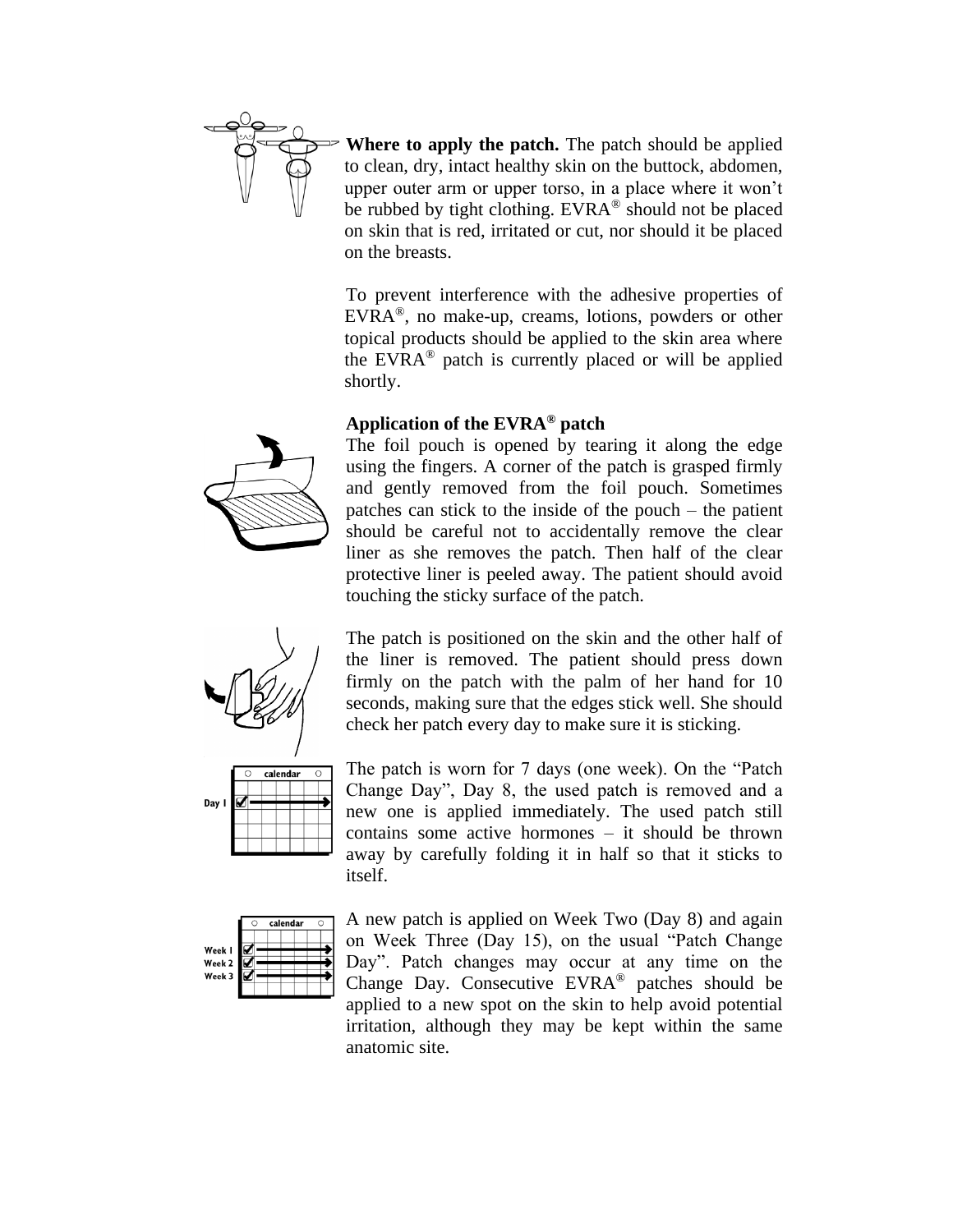

**Week Four is patch-free (Day 22 through Day 28),** thus completing the four-week contraceptive cycle. Bleeding is expected during this time.

**The next four-week cycle is started** by applying a new patch on the usual "Patch Change Day", the day after Day 28, no matter when the menstrual period begins or ends.

Under no circumstances should there be more than a 7-day patch free interval between dosing cycles.

Patch adhesion was assessed indirectly by replacement rates for complete and partial patch detachment. Experience with more than 70,000 EVRA® patches worn for contraception for 6-13 cycles showed that 4.7% of patches were replaced because they either fell off (1.8%) or were partly detached (2.9%). Similarly, in a small study of patch wear under conditions of physical exertion and variable temperature and humidity, less than 2% of patches were replaced for complete or partial detachment.

If the EVRA® patch becomes partially or completely detached and remains detached, insufficient drug delivery occurs.

*If the patch remains even partly detached:*

- **for less than one day** (up to 24 hours), the patient should try to reapply it to the same place or replace it with a new patch immediately. No back-up contraception is needed. The woman's "Patch Change Day" will remain the same.
- **for more than one day (24 hours or more) OR if the patient is not sure how long the patch has been detached**, SHE MAY NOT BE PROTECTED FROM PREGNANCY. She should stop the current contraceptive cycle and start a new cycle immediately by putting on a new patch. There is now a new "Day 1" and a new "Patch Change Day." Back-up contraception must be used for the first week of the new cycle only.

A patch should not be re-applied if it is no longer sticky, if it has become stuck to itself or another surface, if it has other material stuck to it or if it has become loose or fallen off before. If a patch cannot be re-attached, a new patch should be applied immediately. Supplemental adhesives or wraps should not be used to hold the  $EVARA^{\circledast}$  patch in place.

### **If the patient forgets to change her patch…**

- **at the start of any patch cycle** (Week One /Day 1): SHE MAY NOT BE PROTECTED FROM PREGNANCY. She should apply the first patch of her new cycle as soon as she remembers. There is now a new "Patch Change Day" and a new "Day 1". The patient must use back-up contraception for the first week of her new cycle.
- **in the middle of the patch cycle (Week Two/Day 8 or Week Three/Day 15),**
	- − for **one or two days** (up to 48 hours), she should apply a new patch immediately. The next patch should be applied on the usual "Patch Change Day". No back-up contraception is needed.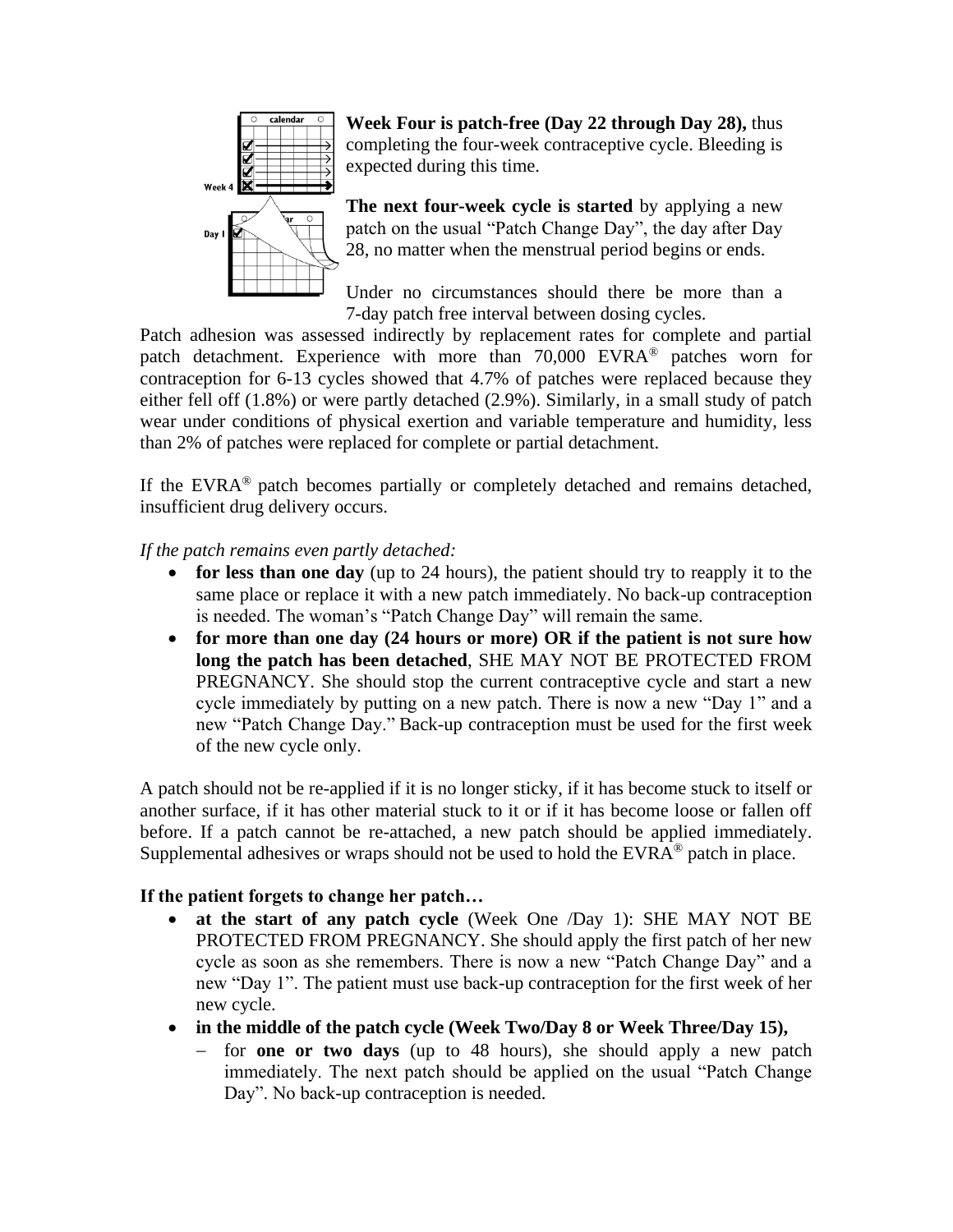- − for **more than two days** (48 hours or more), SHE MAY NOT BE PROTECTED FROM PREGNANCY. She should stop the current contraceptive cycle and start a new four-week cycle immediately by putting on a new patch. There is now a new "Patch Change Day" and a new "Day 1". The patient must use back-up contraception for one week.
- **at the end of the patch cycle (Week Four/Day 22),**  Week Four (Day 22): If the patient forgets to remove her patch, she should take it off as soon as she remembers. The next cycle should be started on the usual "Patch Change Day", which is the day after Day 28. No back-up contraception is needed.

**Under no circumstances should there be more than a 7-day patch-free interval between dosing cycles**. If there are more than 7 patch-free days, THE PATIENT MAY NOT BE PROTECTED FROM PREGNANCY and back-up contraception must be used concurrently for 7 days. As with combined oral contraceptives, the risk of ovulation increases with each day beyond the recommended contraceptive-free period. If coital exposure has occurred during such an extended patch-free interval, the possibility of fertilization should be considered.

#### **Change Day Adjustment**

If the patient wishes to move her Patch Change Day she should complete her current cycle, removing the third  $EVRA^{\otimes}$  patch on the correct day. During the patch-free week, a new Patch Change Day may be selected by applying a new EVRA® patch on the first occurrence of the desired day. In no case should there be more than 7 consecutive patchfree days.

#### **Switching from an Oral Contraceptive**

Treatment with  $EVRA^{\otimes}$  should begin on the first day of withdrawal bleeding. If there is no withdrawal bleeding within 5 days of the last active (hormone-containing) tablet, pregnancy must be ruled out prior to start of treatment with  $EVRA^{\otimes}$ . If therapy starts after the first day of withdrawal bleeding, a non-hormonal contraceptive must be used concurrently for 7 days. If more than 7 days elapse after taking the last active oral contraceptive tablet, the patient may have ovulated. The patient should be instructed to consult a physician before initiating treatment with  $EVRA^{\otimes}$ . If coital exposure has occurred during such an extended patch-free interval, the possibility of fertilization should be considered.

### **Use after Childbirth**

Women who elect not to breastfeed should start contraceptive therapy with  $EVAR<sup>®</sup>$  no sooner than 4 weeks after childbirth. (see *Warnings and Precautions - Thromboembolic and other vascular disorders* and *Pregnancy and Breast-feeding*.)

#### **Use after Abortion or Miscarriage**

After an abortion or miscarriage that occurs before 20 weeks gestation,  $EVRA^{\otimes}$  may be started immediately. An additional method of contraception is not needed if EVRA<sup>®</sup> is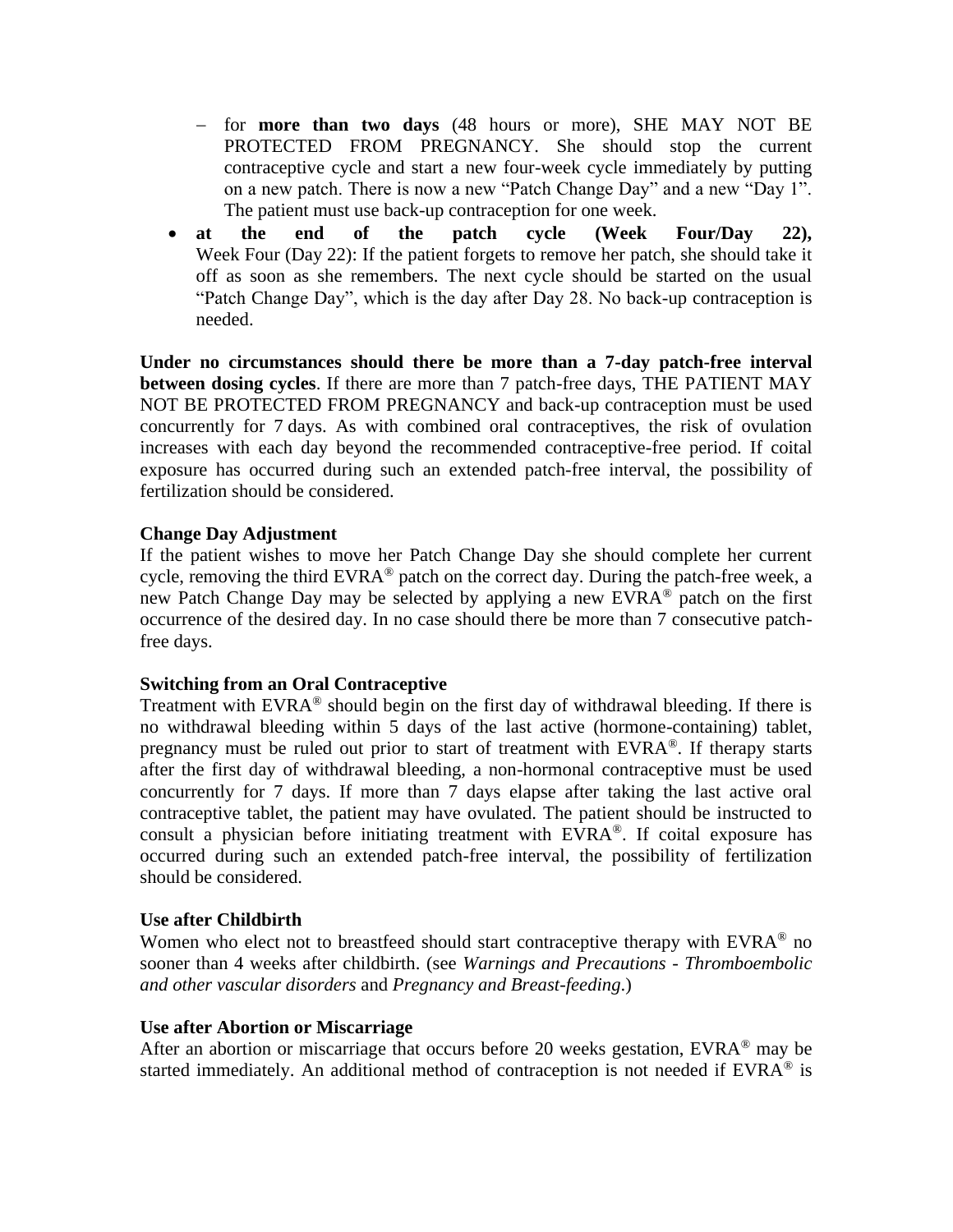started immediately. Be advised that ovulation may occur within 10 days of an abortion or miscarriage.

After an abortion or miscarriage that occurs at or after 20 weeks gestation,  $EVRA^{\circledast}$  may be started either on Day 21 post-abortion or on the first day of the first spontaneous menstruation, whichever comes first. The incidence of ovulation on or before day 21 post-abortion (at 20 weeks gestation) is not known.

#### **Breakthrough Bleeding or Spotting**

In the event of breakthrough bleeding or spotting (bleeding that occurs during  $EVARA^{\circledcirc}$ usage), treatment should be continued. This type of bleeding usually disappears after the first few cycles. If breakthrough bleeding persists, a cause other than  $EVRA^{\otimes}$  should be considered.

Two adequate and well-controlled trials demonstrated that the incidence of breakthrough bleeding and spotting with EVRA<sup>®</sup> is statistically and clinically comparable to that seen with ORTHO-CYCLEN<sup>®</sup> and TRIPHASIL<sup>®</sup>.

In the event of no withdrawal bleeding (bleeding that should occur during the patch-free week), treatment should be continued on the next scheduled Change Day. If EVRA<sup>®</sup> has been used correctly, the absence of withdrawal bleeding is not necessarily an indication of pregnancy. Nevertheless, the possibility of pregnancy should be ruled out if absence of withdrawal bleeding occurs in 2 consecutive cycles.

#### **In Case of Vomiting or Diarrhea**

Unlike oral contraceptives, dose delivery by transdermal application should be unaffected by vomiting. Dose delivery is also expected to be unaffected by diarrhea.

#### **In Case of Skin Irritation**

If patch use results in uncomfortable irritation, a new patch may be applied to a new location until the next Change Day. Only one patch should be worn at a time.

### **Additional instructions for dosing**

Breakthrough bleeding, spotting, and amenorrhea are frequent reasons for patients discontinuing hormonal contraceptives. In cases of breakthrough bleeding, structural abnormalities and dysfunctional uterine bleeding should be considered as potential causes. In undiagnosed persistent or recurrent abnormal bleeding from the vagina, adequate diagnostic measures are indicated to rule out pregnancy or malignancy. If pathology has been excluded, time or a change to another formulation may solve the problem. Changing to a hormonal contraceptive with a higher estrogen content, while potentially useful in minimizing menstrual irregularity, should be done only if necessary since this may increase the risk of thromboembolic disease.

Use of hormonal contraceptives in the event of a missed menstrual period:

1. If the woman has not adhered to the prescribed schedule, the possibility of pregnancy should be considered at the time of the first missed period. Hormonal contraceptive use should be discontinued and a non-hormonal method should be used until pregnancy is ruled out.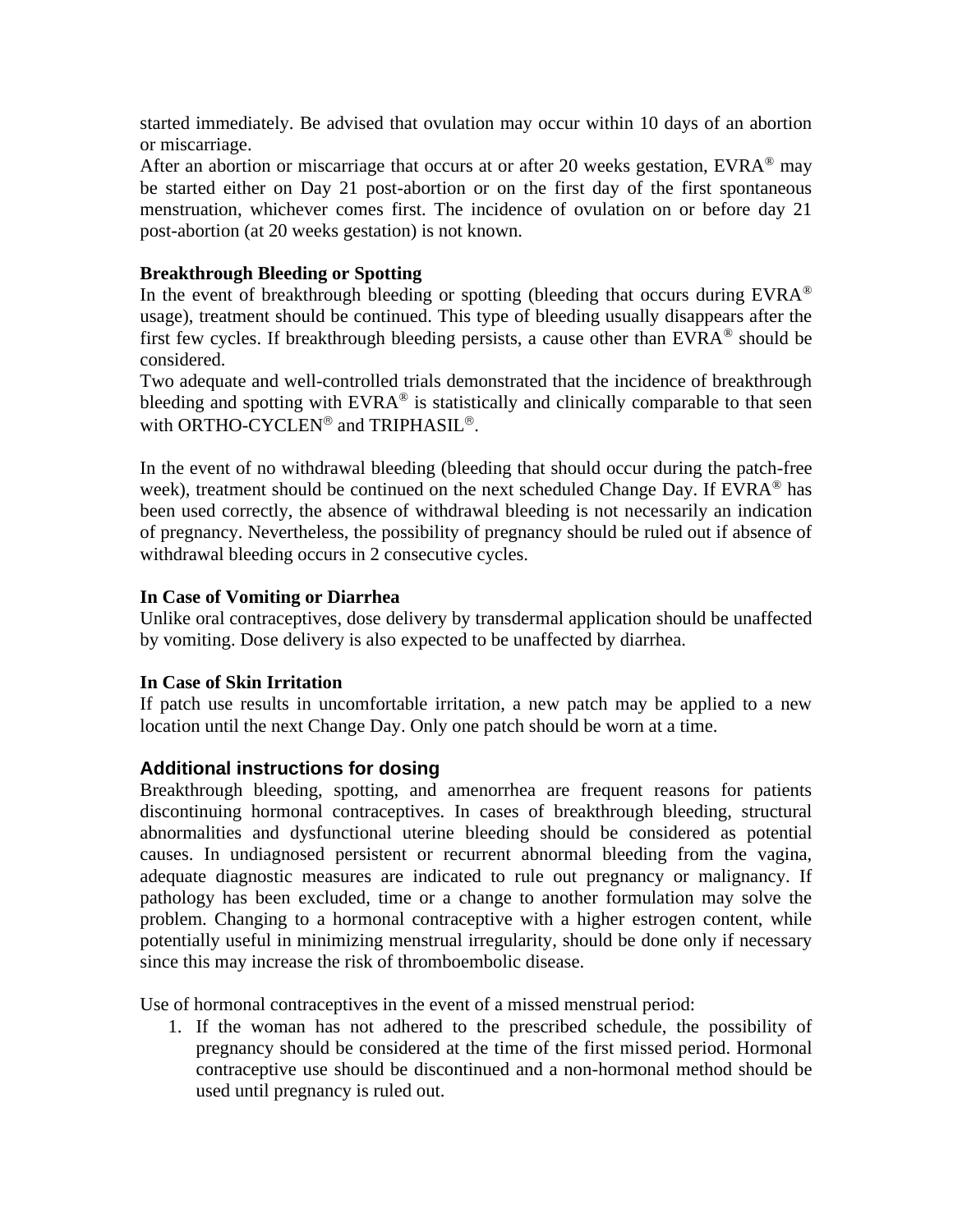- 2. If the woman has adhered to the prescribed regimen and misses one period, she should continue using her contraceptive patches.
- 3. If the woman has adhered to the prescribed regimen and misses two consecutive periods, pregnancy should be ruled out before continuing hormonal contraceptive use.

## **Contraindications**

 $EVRA^{\circledcirc}$  should not be used in women who currently have the following conditions:

- Presence or risk of venous thromboembolism (VTE)
- Venous thromboembolism current VTE (on anticoagulants) or history of (e.g. deep venous thrombosis [DVT] or pulmonary embolism [PE])
- Known hereditary or acquired predisposition for venous thromboembolism, such as APC-resistance, (including Factor V Leiden), antithrombin-III-deficiency, protein C deficiency, protein S deficiency
- Major surgery with prolonged immobilization (see *Warnings and Precautions*)
- A high risk of venous thromboembolism due to the presence of multiple risk factors (see *Warnings and Precautions*).
- Presence or risk of arterial thromboembolism (ATE)
- Arterial thromboembolism current arterial thromboembolism, history of arterial thromboembolism (e.g. myocardial infarction) or prodromal condition (e.g. angina pectoris)
- Cerebrovascular disease current stroke, history of stroke or prodromal condition (e.g. transient ischaemic attack, TIA)
- Known hereditary or acquired predisposition for arterial thromboembolism, such as hyperhomocysteinaemia and antiphospholipid-antibodies (anticardiolipinantibodies, lupus anticoagulant).
- History of migraine with focal neurological symptoms.
- A high risk of arterial thromboembolism due to multiple risk factors (see *Warnings and Precautions*) or to the presence of one serious risk factor such as:
	- o Diabetes mellitus with vascular symptoms
	- o Severe hypertension (Persistent blood pressure values of  $\geq 160$  mm Hg systolic or  $\geq 100$  mm Hg diastolic)
	- o Severe dyslipoproteinaemia
- Valvular heart disease with complications
- Known or suspected carcinoma of the breast
- Carcinoma of the endometrium or other known or suspected estrogen-dependent neoplasia
- Undiagnosed abnormal genital bleeding
- Cholestatic jaundice of pregnancy or jaundice with prior hormonal contraceptive use
- Acute or chronic hepatocellular disease with abnormal liver function
- Hepatic adenomas or carcinomas
- Known or suspected pregnancy
- Hypersensitivity to any component of this product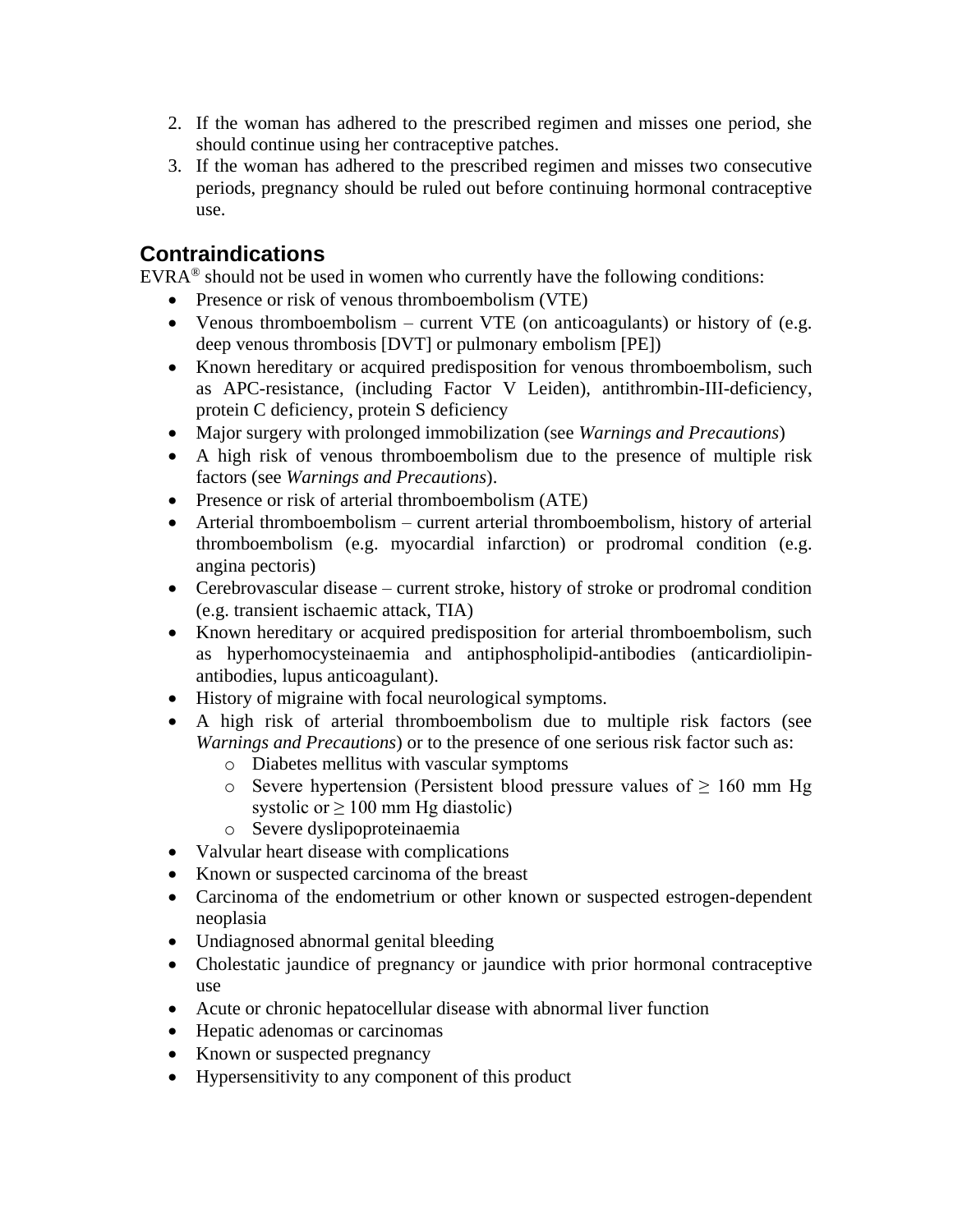• Patients receiving drug combinations with paritaprevir/ritonavir, ombitasvir, and/or dasabuvir due to potential for ALT elevations.

## **Warnings and Precautions Smoking and age**

Cigarette smoking increases the risk of serious cardiovascular events from hormonal contraceptive use. This risk increases with age, particularly in women over 35 years of age, and with the number of cigarettes smoked. For this reason, hormonal contraceptives, including EVRA®, should not be used by women who are over 35 years of age and smoke.

### **Body weight ≥ 90 kg**

Analyses of phase III data suggest that  $EVRA^{\otimes}$  may be less effective in users with body weight  $\geq 90$  kg than in users with lower body weights. Below 90 kg there was no association between body weight and pregnancy.

### **General**

In case of undiagnosed, persistent or recurrent abnormal vaginal bleeding, appropriate measures should be taken to rule out malignancy.

When EVR $A^{\circ}$  was used correctly in clinical trials, the chance of becoming pregnant was less than 1% in the first year of use. The chance of becoming pregnant increases with dosing errors.

### *Pre-existing conditions*

When weighing the risks/benefits of hormonal contraceptive use, the physician should be familiar with the following conditions that may increase the risk of complications associated with hormonal contraceptive use:

- Conditions which increase the risk of developing venous thrombo-embolic complications, e.g. prolonged immobilization or major surgery, leg surgery or leg cast, obesity, family history of thrombo-embolic disease, inflammatory bowel diseases such as Crohn's disease or ulcerative colitis.
- Risk factors for arterial disease, e.g. smoking, hyperlipidemia, hypertension (persistent blood pressure values  $\geq 140$  mm Hg systolic or  $\geq 90$  mm Hg diastolic), obesity, or conditions which increase the risk of arterial thromboembolic complications such as systemic lupus erythematosus.
- Severe migraine without aura
- Diabetes mellitus
- Severe depression or a history of this condition
- Presence or history of cholelithiasis
- Chronic Idiopathic Jaundice
- Family history of cholestatic jaundice (e.g. Rotor, Dubin-Johnson Syndrome)

### *Thromboembolic and other vascular disorders*

An increased risk of thromboembolic and thrombotic disease that could lead to permanent disability or death has been associated with the use of hormonal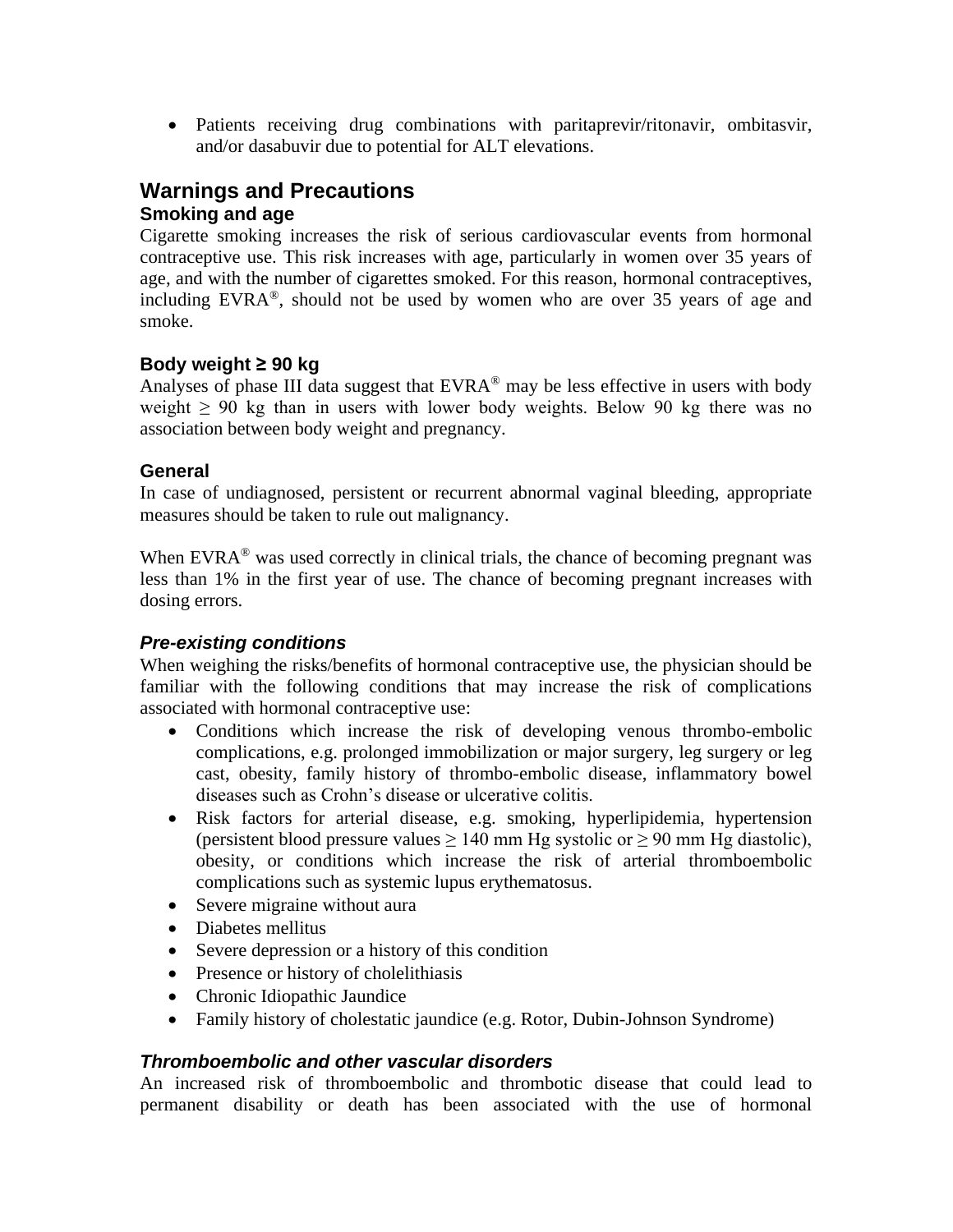contraceptives and is well established. Case control studies have found the relative risk of users compared to non-users to be 3 for the first episode of superficial venous thrombosis, 4 to 11 for deep vein thrombosis or pulmonary embolism, and 1.5 to 6 for users with predisposing conditions for venous thromboembolic disease. Studies have shown the relative risk to be somewhat lower, about 3 for new cases and about 4.5 for new cases requiring hospitalization. The risk of thromboembolic disease associated with hormonal contraceptives returns to baseline after the combined hormonal contraceptive (CHC) use is stopped. Venous thromboembolism (VTE) risk is highest in the first ever year of use. There is also some evidence that the risk of VTE when a CHC is re-started after  $\geq$ 4 weeks of discontinuation is at least as high as the risk of VTE when a CHC is initially started.

Epidemiologic, case-control studies were conducted in the U.S. using healthcare claims data to evaluate the risk of VTE among women aged 15-44 who used  $EVRA^{\circledast}$  (a transdermal patch bioequivalent to  $EVARA^{\circledast}$  compared to women who used oral contraceptives containing 30-35 mcg of ethinyl estradiol (EE) and either norgestimate (NGM) or levonorgestrel (LNG). NGM is the prodrug for norelgestromin, the progestin in EVRA<sup>®</sup>. These studies (see Table 1) used slightly different designs and reported odds ratios ranging from 0.9 (indicating no increase in risk) to 2.5 (indicating an approximate doubling of risk). One study (i3 Ingenix) included patient chart review to confirm the VTE occurrence. Two studies using different databases were conducted by the Boston Collaborative Drug Surveillance Program (BCDSP) with LNG-containing oral contraceptives as the comparator.

**Table 1: Estimates (Odds Ratios) of Venous Thromboembolism Risk in Current Users of EVRA® Compared to Oral Contraceptive Users**

| <b>Epidemiologic Study</b>      | <b>Comparator Product</b> | Odds Ratio (95% C.I.)               |
|---------------------------------|---------------------------|-------------------------------------|
| i3 Ingenix NGM                  | $NGM/35$ mcg $EE^A$       | Data set one: $2.5 (1.1-5.5)^{B}$   |
|                                 |                           | Data set two: 1.4 $(0.5-3.7)^C$     |
|                                 |                           | Cumulative: 2.2 $(1.2-4.0)^D$       |
| <b>BCDSP NGME</b>               | $NGM/35$ mcg EE           | Data set one: $0.9 (0.5-1.6)^F$     |
|                                 |                           | Data set two: $1.1 (0.6-2.1)^{G}$   |
|                                 |                           | Data set three: $2.4 (1.2-5.0)^{H}$ |
|                                 |                           | Cumulative: $1.2 (0.9-1.8)^T$       |
| <b>BCDSP LNG</b> (Database one) | $LNGJ/30$ mcg EE          | $2.0(0.9-4.1)^{K}$                  |
| <b>BCDSP LNG</b> (Database two) | LNG/30 mcg EE             | $1.3(0.8-2.0)^{L}$                  |

 $^{\text{A}}$  NGM = norgestimate; EE = ethinyl estradiol

<sup>B</sup> Increase in risk of VTE is statistically significant; 33 months of data.

 $\rm{c}$  Separate estimate from 24 months of data on new cases not included in the previous estimate.

<sup>D</sup> Cumulative odds ratio.

 $E$  BCDSP = Boston Collaborative Drug Surveillance Program

F Initial 36 months of data.

<sup>G</sup> Separate estimate from 17 months of data on new cases not included in the previous estimate.

<sup>H</sup> Separate estimate from 14 months of data on new cases not included in the previous estimates.

<sup>I</sup> Cumulative odds ratio.

 $J$  LNG = levonorgestrel

 $K$  48 months of data.

<sup>L</sup> 69 months of data.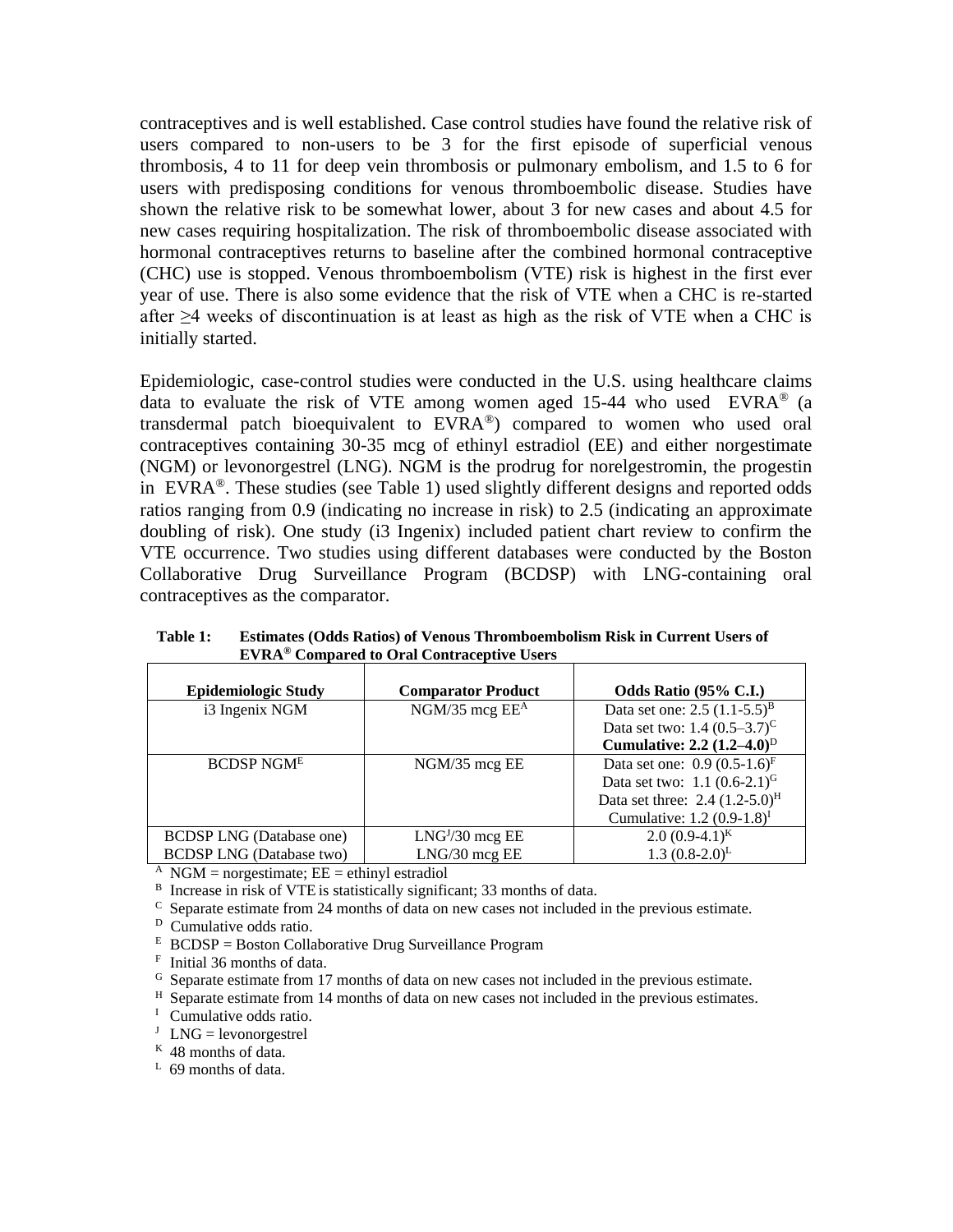As with any combination hormonal contraceptive, the clinician should be alert to the earliest manifestations of thromboembolic disorders (thrombophlebitis, VTE including pulmonary embolism, cerebrovascular disorders, and retinal thrombosis). Should any of these occur or be suspected,  $EVRA^{\circledast}$  should be discontinued immediately.

A two- to four-fold increase in the relative risk of post-operative thromboembolic complications has been reported with the use of hormonal contraceptives. The relative risk of venous thrombosis in users who have predisposing conditions is twice that of users without such medical conditions. If feasible, hormonal contraceptives should be discontinued at least four weeks prior to and for two weeks after elective surgery of a type associated with an increase in risk of thromboembolism and during and following prolonged immobilization. Since the immediate postpartum or post-abortion period is also associated with an increased risk of thromboembolism, hormonal contraceptives should be started as described in the sections *Use after Childbirth* and *Use after Abortion or Miscarriage*.

The relative risk of arterial thromboses (e.g. stroke, myocardial infarction) is increased by the presence of other predisposing factors such as cigarette smoking, hypertension, hypercholesterolemia, obesity, diabetes, history of pre-eclamptic toxemia and increasing age. Hormonal contraceptives have been associated with these serious vascular complications. The risk of vascular disease may be less severe with hormonal contraceptive formulations containing lower dosages of estrogen and progestogen, although this has not been conclusively established.

The risk of serious cardiovascular side effects increases with age and with heavy smoking and is quite marked in smokers over 35 years of age. Users of hormonal contraceptives should be strongly advised not to smoke.

Due to the vague symptomatology of many thromboembolic events, hormonal contraceptives should be discontinued in cases of suspected thromboses while diagnostic interventions are being pursued.

There have been clinical reports of retinal thrombosis associated with the use of hormonal contraceptives. Hormonal contraceptives should be discontinued if there is unexplained partial or complete loss of vision; onset of proptosis or diplopia; papilledema or retinal vascular lesions. Appropriate diagnostic and therapeutic measures should be undertaken immediately.

The use of any combined hormonal contraceptives (CHCs) increases the risk of venous thromboembolism (VTE) compared with no use. Products that contain levonorgestrel, norgestimate or norethisterone are associated with the lowest risk of VTE. Other products such as  $EVRA^{\circledast}$  may have up to twice this level of risk. The decision to use any product other than one with the lowest VTE risk should be taken only after a discussion with the woman to ensure she understands the risk of VTE with  $EVARA^{\circledast}$ , how her current risk factors influence this risk, and that her VTE risk is highest in the first ever year of use.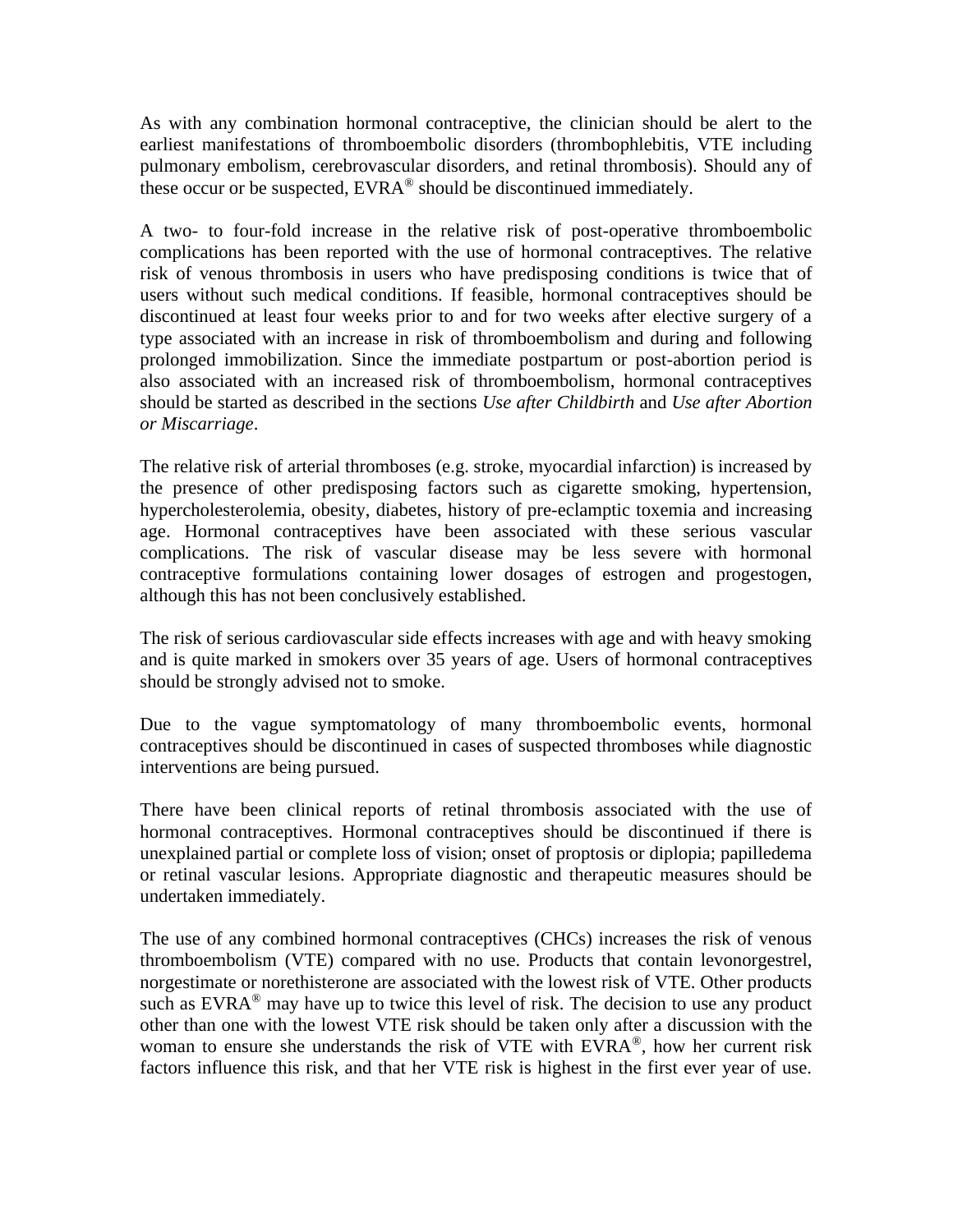There is also some evidence that the risk is increased when a CHC is re-started after a break in use of 4 weeks or more.

In women who do not use a CHC and are not pregnant, about 2 out of 10,000 will develop a VTE over the period of one year. However, in any individual woman, the risk may be far higher, depending on her underlying risk factors.

It is estimated that out of 10,000 women who use a CHC containing norelgestromin, between 6 to 12 women will develop a VTE in one year; this compares with about 6 in women who use a levonorgestrel-containing CHC.

Studies have suggested that the incidence of VTE in women who used  $EVRA^{\otimes}$  is up to 2fold higher than in users of CHCs that contain levonorgestrel.

Extremely rarely, thrombosis has been reported to occur in other blood vessels, e.g. hepatic, mesenteric, renal or retinal veins and arteries, in CHC users.

### *Hypertension*

An increase in blood pressure (BP) has been reported in some users taking hormonal contraceptives. Studies indicate that this increase is more likely to occur in older hormonal contraceptive users and with extended duration of use. For many users, elevated blood pressure will return to normal after they stop taking hormonal contraceptives. There is no difference in the occurrence of hypertension between former and never users. In three contraception trials of EVRA<sup>®</sup> (n = 1530, n = 819, and n = 748, respectively) mean changes from baseline in systolic and diastolic blood pressure were less than 1 mm mercury.

Users with hypertension should have their condition under control before hormonal contraceptive therapy can be started. Hormonal contraceptive therapy should be discontinued if significant persistent elevation of blood pressure (160 mm Hg systolic or  $\geq$  100 mm Hg diastolic) occurs and cannot be adequately controlled. In general, women who develop hypertension during hormonal contraceptive therapy should be switched to a non-hormonal contraceptive. If other contraceptive methods are not suitable, hormonal contraceptive therapy may continue combined with antihypertensive therapy. Regular monitoring of BP throughout hormonal contraceptive therapy is recommended.

#### *Hepatobiliary disease*

Benign hepatic adenomas are associated with combination hormonal contraceptive use. Indirect calculations have estimated the attributable risk to be in the range of 3.3 cases/100000 for users, a risk that increases after 4 or more years of use, especially with hormonal contraceptives containing 50 micrograms or more of estrogen. Rupture of benign hepatic adenomas may cause death through intra-abdominal hemorrhage.

Studies have shown that combination hormonal contraceptive users have an increased risk of developing hepatocellular carcinoma.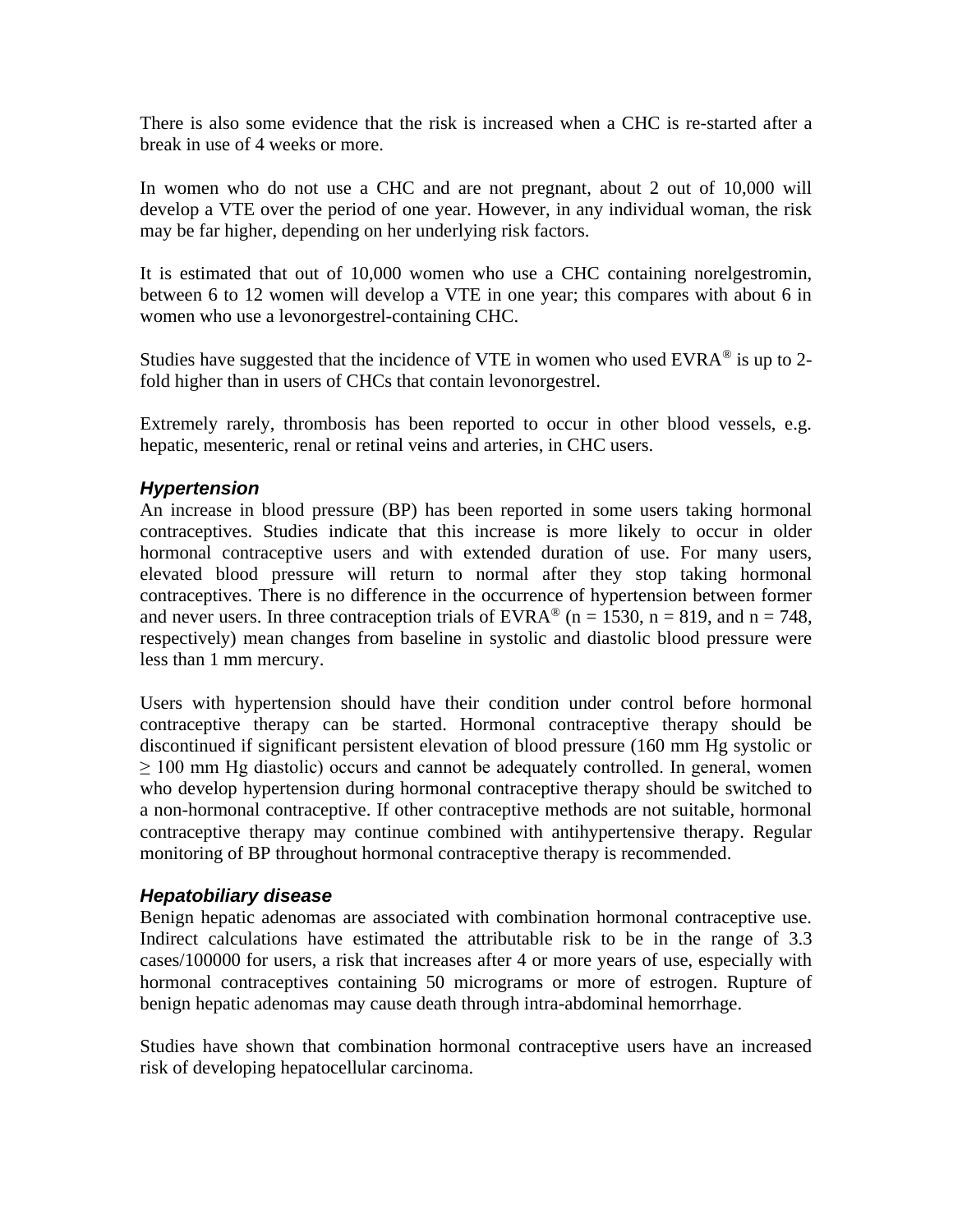Gallbladder disease including cholecystitis and cholelithiasis has been reported with hormonal contraceptive use.

### *Carcinoma of the reproductive organs and breasts*

Most studies suggest that use of hormonal contraceptives is not associated with an overall increase in the risk of developing breast cancer. Some studies have reported an increased relative risk of developing breast cancer, particularly at a younger age. This increased relative risk has been reported to be related to duration of use, before the first term pregnancy.

A meta-analysis of 54 epidemiological studies reports that users who are currently using combined hormonal contraceptives or have used them in the past 10 years are at a slightly increased risk of having breast cancer diagnosed, although the additional cancers tend to be localized to the breast. It is not possible to infer from these data whether the patterns of risk observed are due to an earlier diagnosis of breast cancer in ever-users, the biological effects of hormonal contraceptives, or a combination of both factors. This meta-analysis also suggests that the age at which users discontinue the use of combined hormonal contraceptives is an important risk factor for breast cancer; the older the age at stopping, the more breast cancers are diagnosed. Duration of use was considered less important.

The possible increase in risk of breast cancer should be discussed with users and weighed against the benefits of combined hormonal contraceptives, taking into account the evidence that they offer substantial protection against the risk of developing ovarian and endometrial cancer.

Some studies suggest that hormonal contraceptive use has been associated with an increased risk of cervical intraepithelial neoplasia in some populations of users. However, there continues to be controversy about the extent to which such findings may be due to differences in sexual behavior and other factors.

### *Metabolic effects*

Hormonal contraceptives may cause a decrease in glucose tolerance. This effect has been shown to be directly related to estrogen dose. Progestogens increase insulin secretion and create insulin resistance. This effect varies with different progestational agents. However, in the non-diabetic woman, hormonal contraceptives appear to have no effect on fasting blood glucose. Because of these demonstrated effects, prediabetic and diabetic users in particular should be monitored carefully while using hormonal contraceptives.

A small proportion of women will have persistent hypertriglyceridemia while taking hormonal contraceptives. Changes in serum triglycerides and lipoprotein levels have been reported in hormonal contraceptive users.

### *Headache*

As with all hormonal contraceptives, the following events require discontinuation of  $EVRA^{\circledast}$  and evaluation of the cause: onset or exacerbation of migraines with or without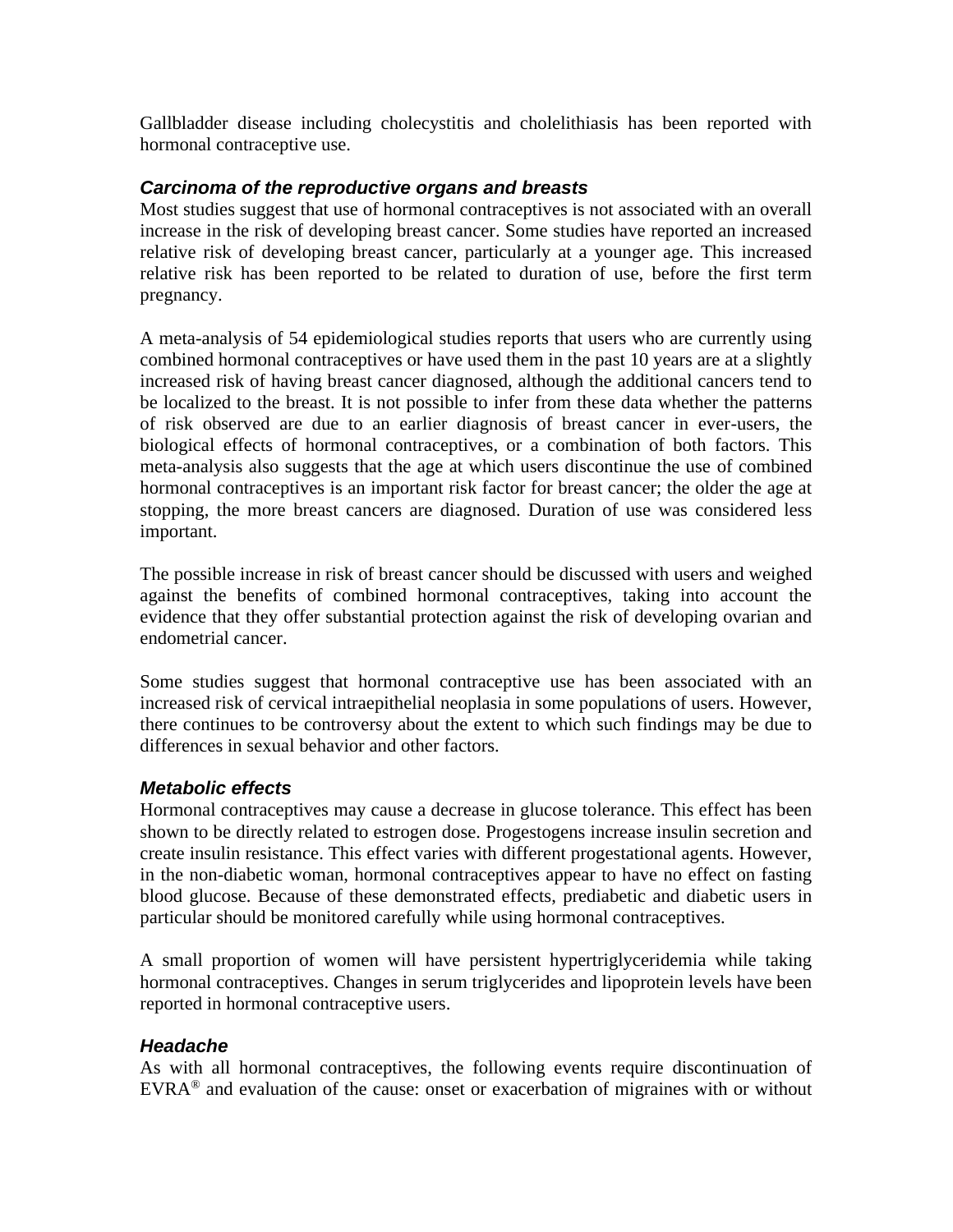focal aura; or development of headaches with a new pattern that is recurrent, persistent or severe.

### *Bleeding irregularities*

Breakthrough bleeding, spotting and/or amenorrhea may be encountered in users on hormonal contraceptives, especially during the first 3 months of use. Non-hormonal causes should be considered and, if necessary, adequate diagnostic measures taken to rule out organic disease or pregnancy.

Some users may experience amenorrhea or oligomenorrhea after discontinuing hormonal contraception, especially when such a condition was pre-existent.

### *Chloasma*

Chloasma may occasionally occur with use of hormonal contraception, especially in users with a history of chloasma gravidarum. Users with a tendency to chloasma should avoid exposure to the sun or ultraviolet radiation while using EVRA®. Chloasma is often not fully reversible.

### *Transdermal versus oral contraceptives*

Prescribers should be aware of the differences in pharmacokinetic (PK) profiles of transdermal and oral combined hormonal contraceptives and should exercise caution when making a direct comparison between these parameters. In general, transdermal patches are designed to maintain steady delivery of EE and NGMN over a seven-day period while oral contraceptives are administered on a daily basis and produce daily peaks and troughs. Inter-subject variability (%CV) for PK parameters following delivery from the patch is higher relative to the variability determined from the oral contraceptive. It is not known whether there are changes in the risk of serious adverse events based on the difference in pharmacokinetic profiles of EE in women using EVRA® compared with women using oral contraceptives containing 35micrograms of EE. Increased estrogen exposure may increase the risk of adverse events, including venous thromboembolism (see *Pharmacokinetic Properties - Transdermal versus oral contraceptives*).

## **Interactions**

### **Changes in contraceptive effectiveness associated with coadministration of other drugs**

If a woman on hormonal contraceptives takes a drug or herbal product that induces enzymes, including CYP3A4, that metabolize contraceptive hormones, she should be counseled to use additional contraception or a different method of contraception. Drugs or herbal products that induce such enzymes may decrease the plasma concentrations of contraceptive hormones, and may decrease the effectiveness of hormonal contraceptives or increase breakthrough bleeding. Some drugs or herbal products that may decrease the effectiveness of hormonal contraceptives include:

- some anti-epileptics (e.g. carbamazepine, eslicarbazepine acetate, felbamate, oxcarbazepine, phenytoin, rufinamide, topiramate)
- (fos)aprepitant
- barbiturates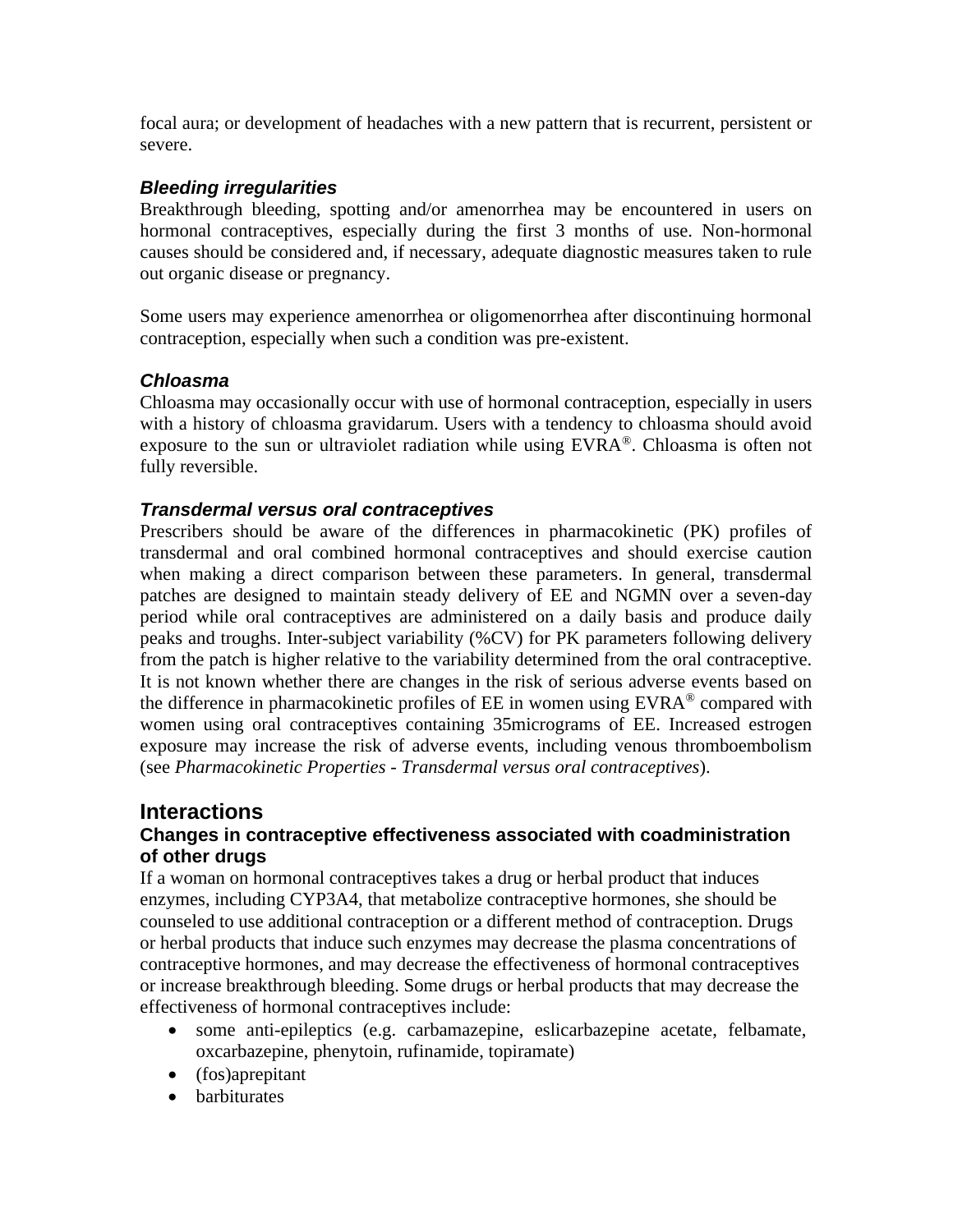- bosentan
- griseofulvin
- some (combinations of) HIV protease inhibitors (e.g. nelfinavir, ritonavir, ritonavir-boosted protease inhibitors)
- medications given in combination with HIV/AIDS drugs (e.g. cobicistat)
- modafinil
- some non-nucleoside reverse transcriptase inhibitors (e.g. nevirapine)
- rifampin and rifabutin
- St. John's wort

### **Management**

Enzyme induction may be observed after a few days of treatment. Maximal enzyme induction is generally seen in about 10 days but may then be sustained for at least 4 weeks after the cessation of medicinal product therapy.

### **Short-term**

A woman on short-term treatment with medicinal products that induce hepatic drug metabolizing enzymes or individual active substances that induce these enzymes should temporarily use a barrier method in addition to  $EVRA^{\circledast}$ , i.e. during the time of concomitant medicinal product administration and for 28 days after their discontinuation.

### **Long-term**

In women on long term treatment with enzyme-inducing active substances, another reliable, non-hormonal, method of contraception is recommended.

### **Increase in plasma hormone levels associated with coadministered drugs**

Some drugs and grapefruit juice may increase the plasma levels of ethinyl estradiol if coadministered. Examples include:

- acetaminophen
- ascorbic acid
- CYP3A4 inhibitors (including itraconazole, ketoconazole, voriconazole and fluconazole, and grapefruit juice)
- Etoricoxib
- some HIV protease inhibitors (e.g. atazanavir, indinavir)
- HMG-CoA reductase inhibitors (including atorvastatin and rosuvastatin)
- some non-nucleoside reverse transcriptase inhibitors (e.g. etravirine)

### **Changes in plasma levels of coadministered drugs**

Data from oral combination hormonal contraceptives indicate that they may also affect the pharmacokinetics of some other drugs if used concomitantly.

Examples of drugs whose plasma levels may be increased (due to CYP inhibition) include:

- cyclosporine
- omeprazole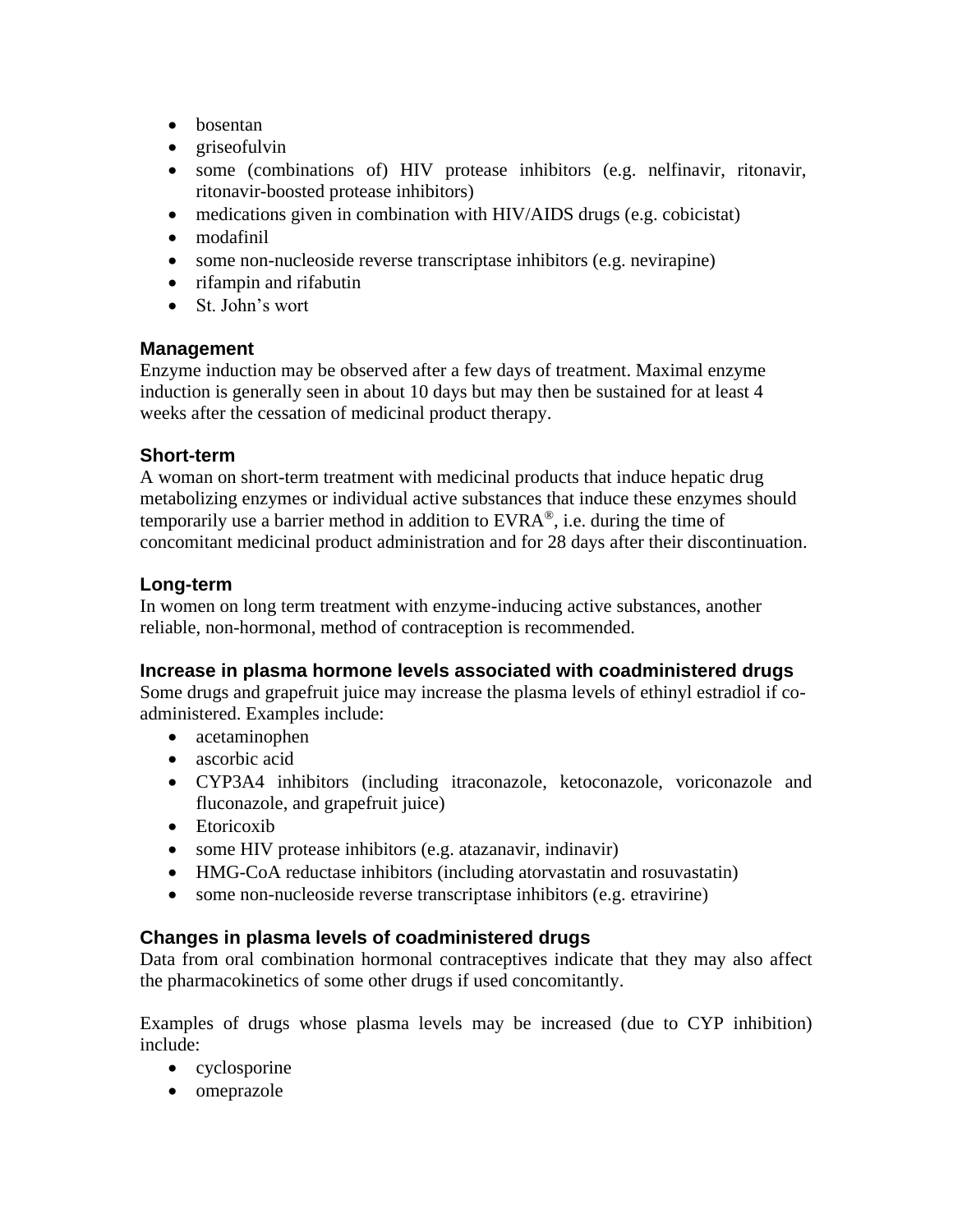- prednisolone
- selegiline
- theophylline
- tizanidine
- voriconazole

Examples of drugs whose plasma levels may be decreased (due to induction of glucuronidation) include:

- acetaminophen
- clofibric acid
- lamotrigine (see below)
- morphine
- salicyclic acid
- temazepam

Lamotrigine: Combined hormonal contraceptives have been shown to significantly decrease plasma concentrations of lamotrigine when co-administered likely due to induction of lamotrigine glucuronidation. This may reduce seizure control; therefore, dosage adjustments of lamotrigine may be necessary.

#### **Contraindicated co-administration**

EVRA® should not be co-administered with drug combinations containing paritaprevir/ritonavir, ombitasvir, and/or dasabuvir due to potential for ALT elevations.

Physicians are advised to consult the labeling of concurrently-used drugs to obtain further information about interactions with hormonal contraceptives or the potential for enzyme alterations and the possible need to adjust dosages.

### *Laboratory tests*

Certain endocrine and liver function tests and blood components may be affected by hormonal contraceptives:

- Increased prothrombin and factors VII, VIII, IX, and X; decreased anti-thrombin III; decreased protein S; increased norepinephrine (noradrenaline)-induced platelet aggregability.
- Increased thyroid binding globulin (TBG) leading to increased circulating total thyroid hormone, as measured by protein-bound iodine (PBI), T4 by column or by radioimmunoassay. Free T3 resin uptake is decreased, reflecting the elevated TBG, free T4 concentration is unaltered.
- Other binding proteins may be elevated in serum.
- Sex hormone-binding globulins (SHBG) are increased and result in elevated levels of total circulating endogenous sex steroids. However, the free or biologically active levels of sex steroids either decrease or remain the same.
- High-density lipoprotein (HDL-C), total cholesterol (Total-C), low-density lipoprotein (LDL-C) and triglycerides may all increase slightly with  $EVRA^{\circledcirc}$ , while LDL-C/HDL-C ratio may remain unchanged.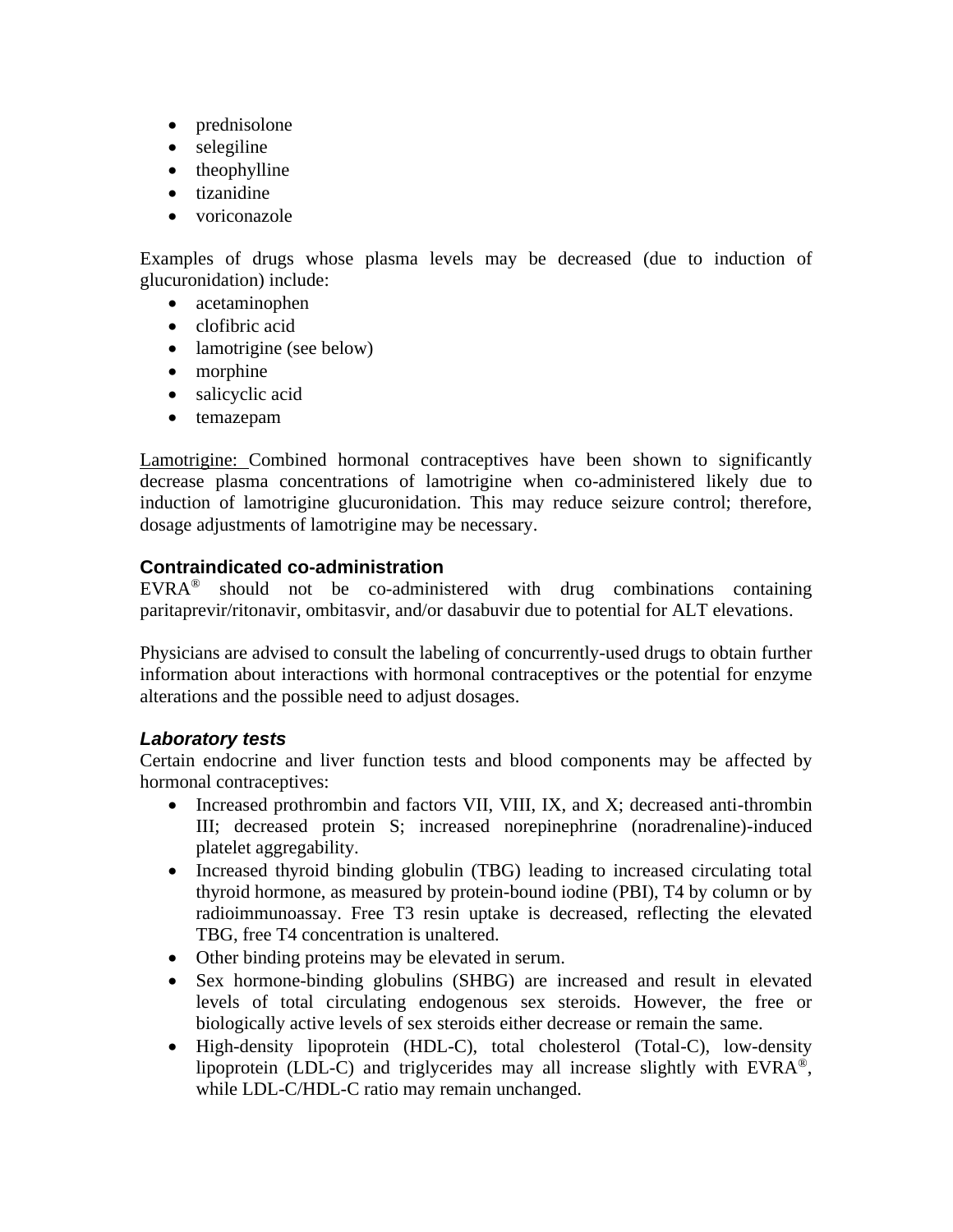- Glucose tolerance may be decreased.
- Serum folate levels may be depressed by hormonal contraceptive therapy. This has potential to be of clinical significance if a woman becomes pregnant shortly after discontinuing hormonal contraceptives. All women are now advised to take supplemental folic acid peri-conceptionally.

### **Pregnancy and Breast-feeding**

### **Pregnancy**

 $EVARA^{\circledR}$  is contraindicated for use in pregnancy.

Epidemiological studies indicate no increased risk of birth defects in children born to women who used hormonal contraceptives prior to pregnancy. The majority of recent studies also do not indicate a teratogenic effect, particularly insofar as cardiac anomalies and limb reduction defects are concerned, when hormonal contraceptives are used inadvertently during early pregnancy.

The increased risk of VTE during the postpartum period should be considered when starting or re-starting EVRA® (see *Warnings and Precautions*).

#### **Breast-feeding**

A small amount of the contraceptive steroids and/or their metabolites may be excreted with the milk. Small amounts of combination hormonal contraceptive steroids have been identified in the milk of nursing mothers and a few adverse effects on the child have been reported, including jaundice and breast enlargement. In addition, combination hormonal contraceptives given in the postpartum period may interfere with lactation by decreasing the quantity and quality of breast milk. If possible, the nursing mother should be advised not to use EVRA® or other combination hormonal contraceptives but to use other forms of contraception until the child is fully weaned.

## **Effects on Ability to Drive and Use Machines**

None known.

## **Adverse Reactions**

Throughout this section, adverse reactions are presented. Adverse reactions are adverse events that were considered to be reasonably associated with the use of norelgestromin/ethinyl estradiol based on the comprehensive assessment of the available adverse event information. A causal relationship with norelgestromin/ethinyl estradiol usually cannot be reliably established in individual cases. Further, because clinical trials are conducted under widely varying conditions, adverse reaction rates observed in the clinical trials of a drug cannot be directly compared to rates in the clinical trials of another drug and may not reflect the rates observed in clinical practice.

### **Clinical trial data**

The safety of  $EVRA^{\circledast}$  was evaluated in 3330 sexually active women who participated in three Phase III clinical trials, which were designed to evaluate contraceptive efficacy. These subjects received six or 13 cycles of contraception ( $EVRA^{\circ}$ ) or oral contraceptive comparator), took at least one dose of study medication and provided safety data.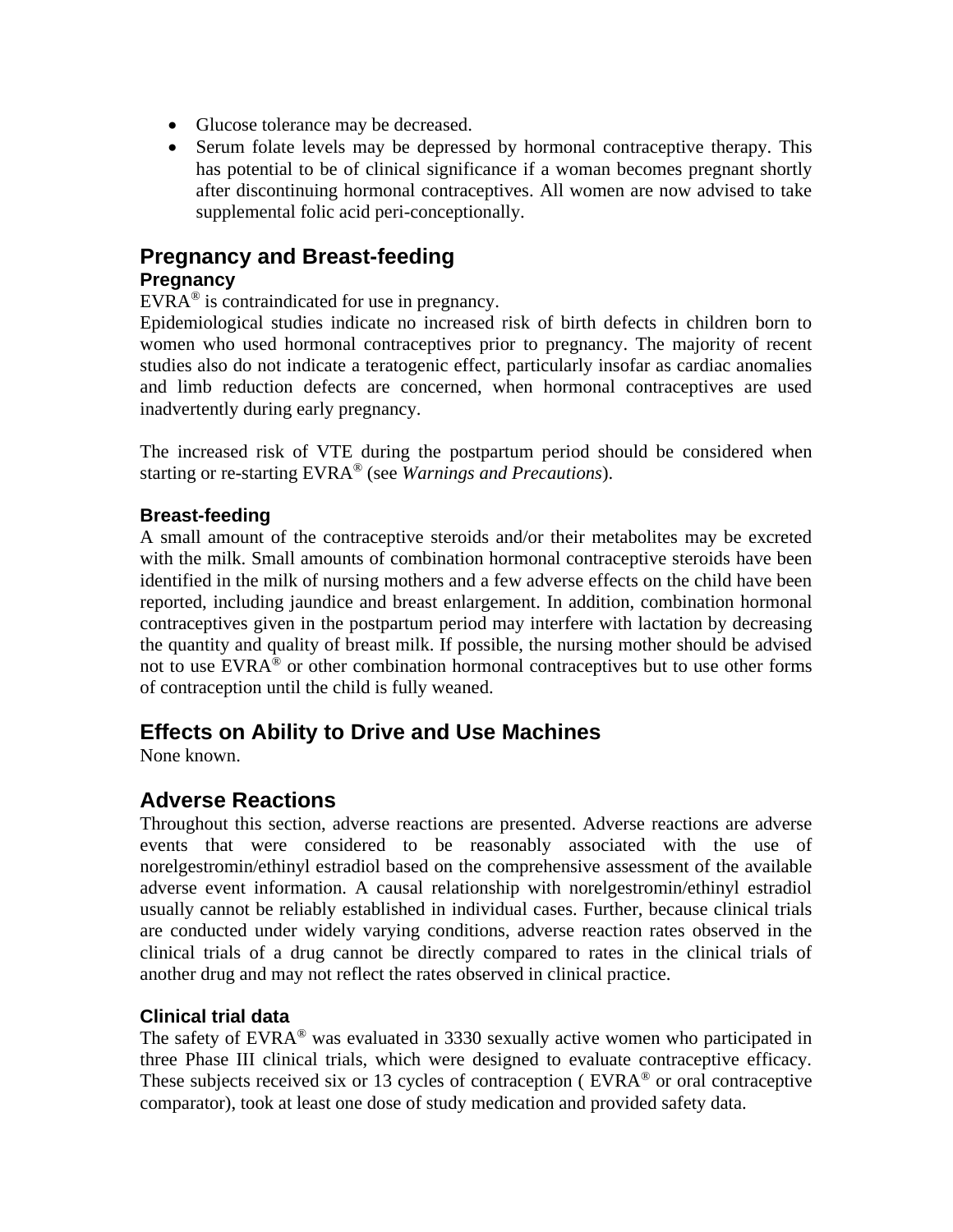The most common adverse reactions reported during clinical trials were breast symptoms, headache, application site disorder and nausea. The most common events leading to discontinuation were application site reaction, breast symptoms (including breast discomfort, breast engorgement and female breast pain), nausea, headache and emotional lability.

Adverse reactions reported by  $\geq$ 1% of EVRA<sup>®</sup>-treated subjects in these trials are shown in Table 2.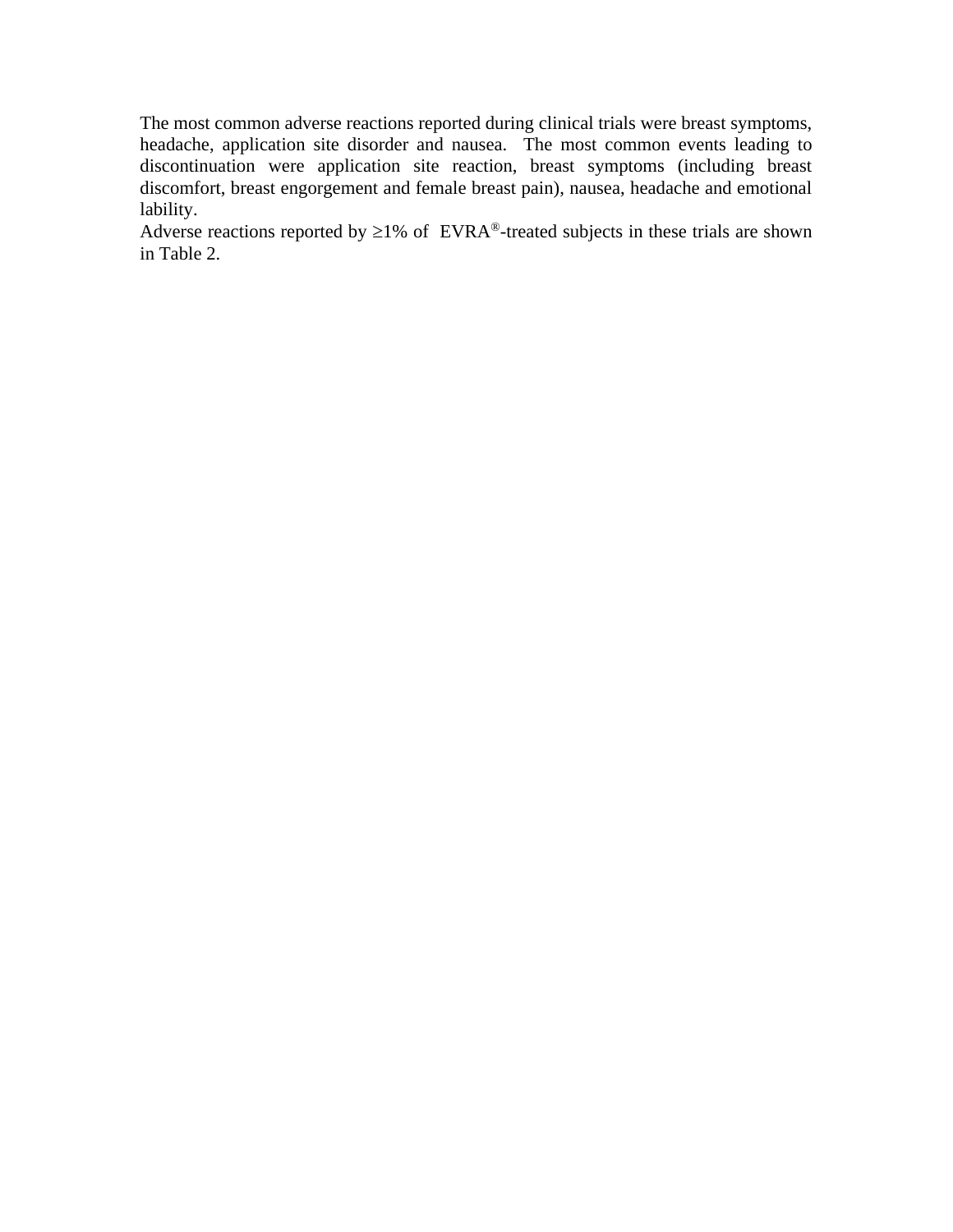|                                        | <b>EVRA®</b>  | Mercilon <sup>3</sup> | Triphasil <sup>4</sup> |
|----------------------------------------|---------------|-----------------------|------------------------|
| <b>System/Organ Class</b>              | $(n=3322)$    | $(n=641)$             | $(n=602)$              |
| Adverse reaction                       | $\frac{0}{0}$ | $\frac{0}{0}$         | $\frac{0}{0}$          |
| <b>Investigations</b>                  |               |                       |                        |
| Weight increased                       | 2.7%          | 1.4%                  | 3.0%                   |
| <b>Nervous system disorders</b>        |               |                       |                        |
| Headache                               | 21.0%         | 23.7%                 | 22.1%                  |
| <b>Dizziness</b>                       | 3.3%          | 1.6%                  | 4.5%                   |
| Migraine                               | 2.7%          | 3.4%                  | 2.5%                   |
| <b>Gastrointestinal disorders</b>      |               |                       |                        |
| Nausea                                 | 16.6%         | 5.9%                  | 17.9%                  |
| Abdominal pain <sup>5</sup>            | 8.1%          | 9.7%                  | 7.1%                   |
| Vomiting                               | 5.1%          | 2.7%                  | 4.3%                   |
| Diarrhoea                              | 4.2%          | 4.5%                  | 3.7%                   |
| Abdominal distension                   | 1.7%          | 0.6%                  | 2.7%                   |
| <b>Skin and subcutaneous tissue</b>    |               |                       |                        |
| disorders                              |               |                       |                        |
| Acne                                   | 2.9%          | 3.6%                  | 3.7%                   |
| Pruritus                               | 2.5%          | 0.8%                  | 0.2%                   |
| Skin irritation                        | 1.1%          | 0.2%                  | $\boldsymbol{0}$       |
| Musculoskeletal and                    |               |                       |                        |
| connective tissue disorders            |               |                       |                        |
| Muscle spasms                          | 2.1%          | 1.1%                  | 2.5%                   |
| <b>Infections and infestations</b>     |               |                       |                        |
| Vaginal yeast infection <sup>6</sup>   | 3.9%          | 3.9%                  | 5.3%                   |
| <b>General disorders and</b>           |               |                       |                        |
| administration site conditions         |               | Not                   | Not                    |
| Application site disorder <sup>7</sup> | 17.1%         | applicable            | applicable             |
| Fatigue                                | 2.6%          | 1.6%                  | 3.2%                   |
| Malaise                                | 1.1%          | 0.8%                  | 0.3%                   |
| <b>Reproductive system and</b>         |               |                       |                        |
| breast disorders                       |               |                       |                        |
| Breast symptoms <sup>8</sup>           | 22.4%         | 9.0%                  | 6.1%                   |
| Dysmenorrhea                           | 7.8%          | 3.9%                  | 7.3%                   |
| Vaginal bleeding and menstrual         |               |                       |                        |
| disorders <sup>9</sup>                 | 6.4%          | 5.0%                  | 3.7%                   |
| Uterine spasm                          | 1.9%          | 0.5%                  | 2.2%                   |
| Vaginal discharge                      | 1.9%          | 1.9%                  | 0.7%                   |
| <b>Psychiatric disorders</b>           |               |                       |                        |
| Mood, affect and anxiety               |               |                       |                        |
| disorders <sup>10</sup>                | 6.3%          | 5.1%                  | 6.0%                   |

Table 2: Adverse Reactions Reported by  $\geq 1\%$  of EVRA<sup>®</sup>-treated Subjects **in Three Phase III Clinical Trials**1,2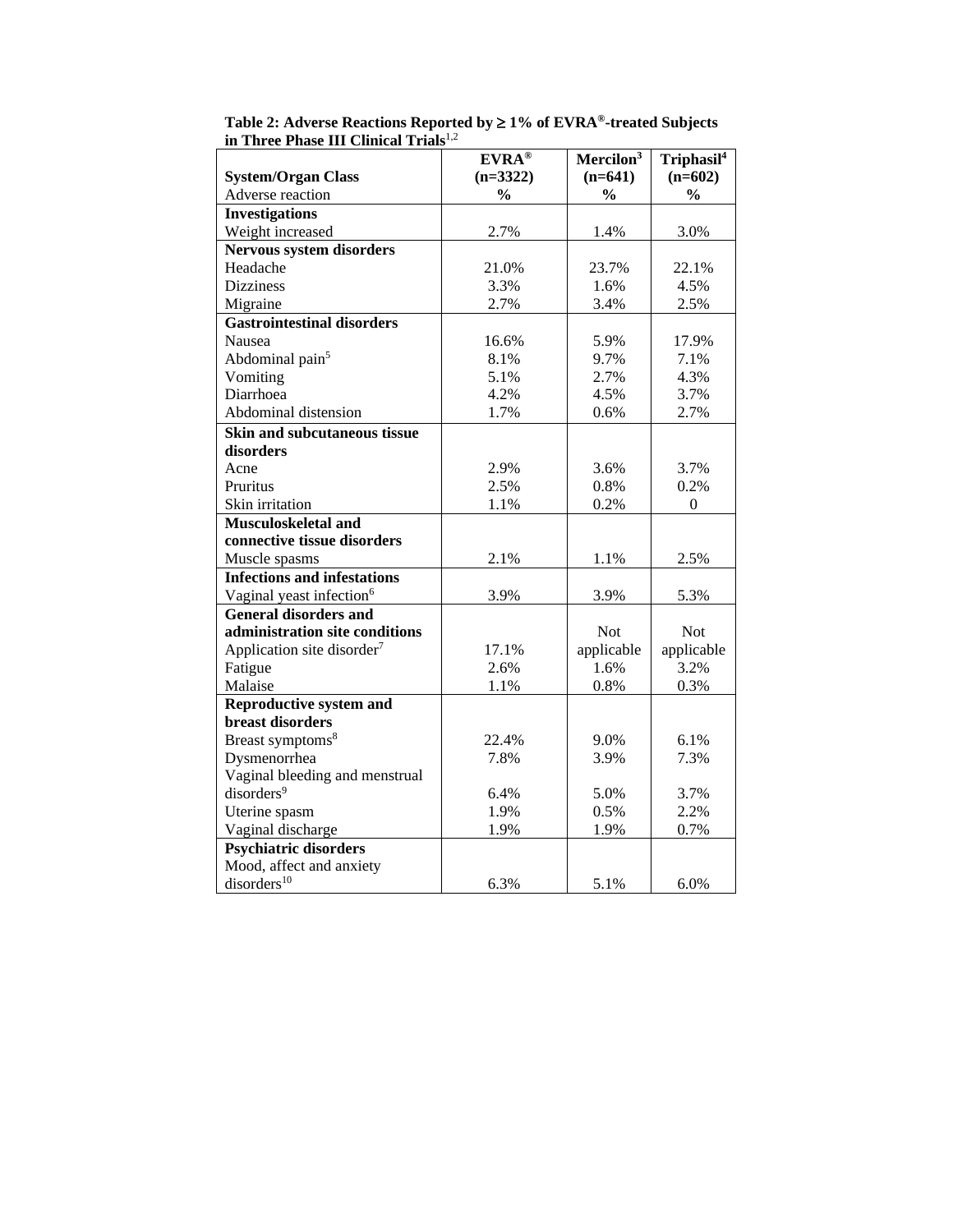<sup>1</sup>Trials included are NRGEEP-CONT-002, NRGEEP-CONT-003, and NRGEEP-CONT-004 (principal safety analysis group used for integrated safety summary).

<sup>2</sup> Thirteen patients (8 EVRA®, 2 Mercilon, and 3 Triphasil) did not have study medication start dates in the database. These 13 patients (8 of whom had at least one adverse event) were excluded as it could not be determined whether their adverse events were treatment-emergent or not.

<sup>3</sup> Trade name for product containing 150 micrograms desogestrel and 20 micrograms EE.

<sup>4</sup>Trade name for product containing 50 micrograms levonorgestrel and 30 micrograms EE (Days 1-6), 75 micrograms levonorgestrel and 40 micrograms EE (Days 7-11) and 125 micrograms levonorgestrel and 30 micrograms EE (Days 12-21).

<sup>5</sup>The bundled term abdominal pain consists of the preferred terms abdominal pain, abdominal pain upper, and abdominal pain lower.

<sup>6</sup>The bundled term vaginal yeast infection consists of the preferred terms fungal infection (vaginal only), vaginal candidiasis, and vulvovaginal mycotic infection.

<sup>7</sup>The bundled term application site disorder consists of the preferred terms application site dermatitis, application site discoloration, application site erythema, application site hypersensitivity, application site irritation, application site oedema, application site pain, application site papules, application site pruritus, application site rash, application site reaction, application site urticaria, and application site vesicles.

<sup>8</sup>The bundled term breast symptoms consists of the preferred terms breast discomfort, breast disorder, breast engorgement, breast enlargement, breast pain, breast swelling, breast tenderness, and fibrocystic breast disease.

<sup>9</sup>The bundled term vaginal bleeding and menstrual disorders consists of the preferred terms menorrhagia, menstrual disorder, menstruation irregular, metrorrhagia, polymenorrhea, and vaginal hemorrhage.<sup>10</sup>The bundled term mood, affect, and anxiety disorders consists of the preferred terms affect lability, aggression, anxiety, crying, depression, mood altered, mood swings, and tearfulness.

Additional adverse reactions that occurred in  $\langle 1\% \rangle$  of EVRA<sup>®</sup>-treated subjects in the above clinical trial dataset are listed in Table 3.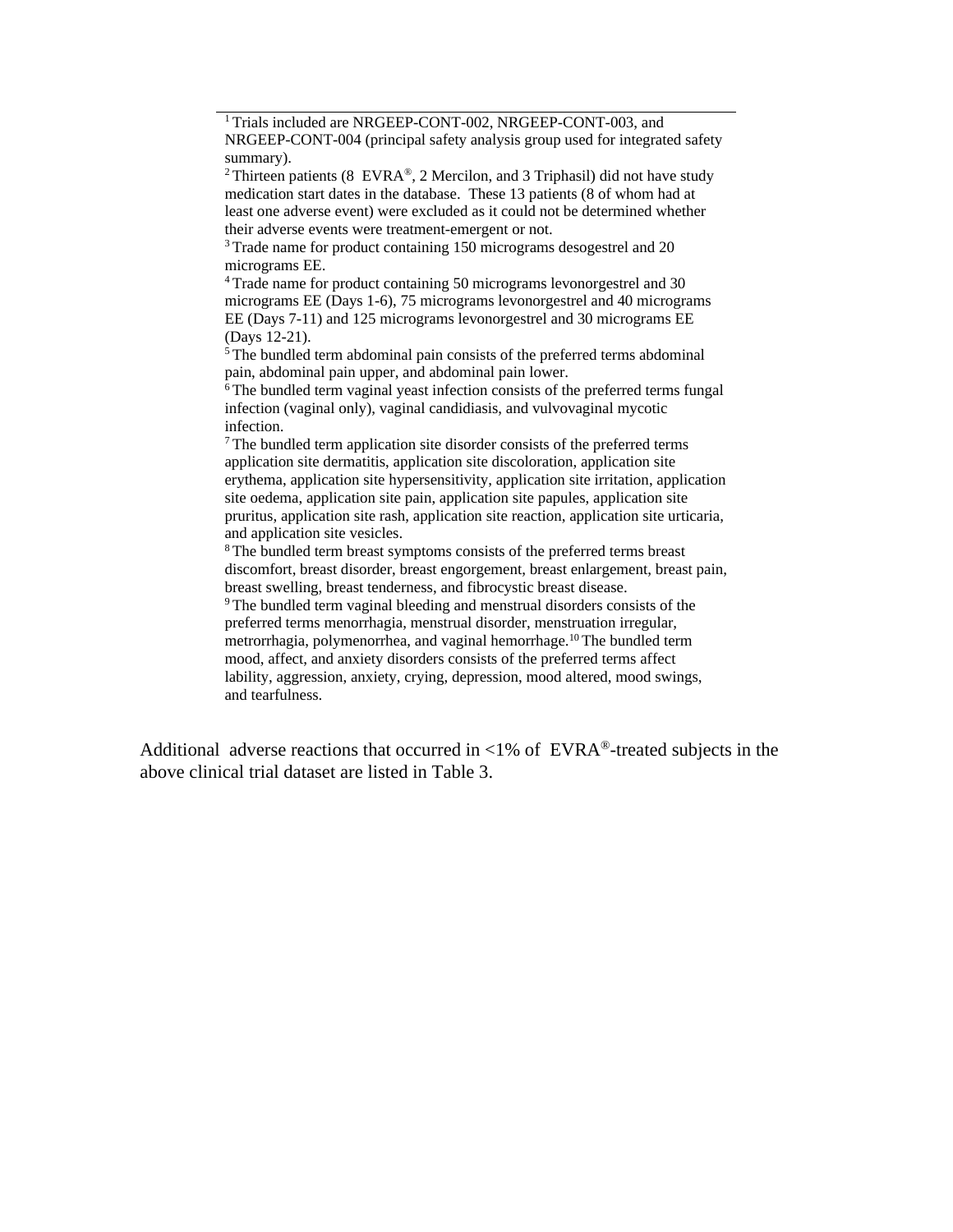#### **Table 3: Adverse Reactions Reported by < 1% of EVRA®-treated Subjects in Three Phase III Clinical Trials**1,2

| <b>System/Organ Class</b>                                                                                                                                                                                                                                                                                             |
|-----------------------------------------------------------------------------------------------------------------------------------------------------------------------------------------------------------------------------------------------------------------------------------------------------------------------|
| Adverse reaction                                                                                                                                                                                                                                                                                                      |
| <b>Investigations</b>                                                                                                                                                                                                                                                                                                 |
| Blood pressure increased, Lipid disorders <sup>3</sup>                                                                                                                                                                                                                                                                |
| Respiratory, thoracic and mediastinal disorders                                                                                                                                                                                                                                                                       |
| Pulmonary embolism                                                                                                                                                                                                                                                                                                    |
| <b>Skin and subcutaneous tissue disorders</b>                                                                                                                                                                                                                                                                         |
| Chloasma, Dermatitis contact, Erythema                                                                                                                                                                                                                                                                                |
| General disorders and administration site conditions                                                                                                                                                                                                                                                                  |
| Fluid retention $4$                                                                                                                                                                                                                                                                                                   |
| <b>Hepatobiliary disorders</b>                                                                                                                                                                                                                                                                                        |
| Cholecystitis                                                                                                                                                                                                                                                                                                         |
| Reproductive system and breast disorders                                                                                                                                                                                                                                                                              |
| Galactorrhea, Genital discharge, Premenstrual syndrome, Vulvovaginal dryness                                                                                                                                                                                                                                          |
| <b>Psychiatric disorders</b>                                                                                                                                                                                                                                                                                          |
| Insomnia, Libido decreased, Libido increased                                                                                                                                                                                                                                                                          |
| $\mathbb{R}^{n+1}$ $\mathbb{R}^{n+1}$ $\mathbb{R}^{n}$ $\mathbb{R}^{n}$ $\mathbb{R}^{n}$ $\mathbb{R}^{n}$ $\mathbb{R}^{n}$ $\mathbb{R}^{n}$ $\mathbb{R}^{n}$ $\mathbb{R}^{n}$ $\mathbb{R}^{n}$ $\mathbb{R}^{n}$ $\mathbb{R}^{n}$ $\mathbb{R}^{n}$ $\mathbb{R}^{n}$ $\mathbb{R}^{n}$ $\mathbb{R}^{n}$ $\mathbb{R}^{n}$ |

<sup>1</sup> Trials included are NRGEEP-CONT-002, NRGEEP-CONT-003, and NRGEEP-CONT-004 (principal safety analysis group used for integrated safety summary).

<sup>2</sup> Thirteen patients (8 EVRA®, 2 Mercilon, and 3 Triphasil) did not have study medication start dates in the database. These 13 patients (8 of whom had at least one adverse event) were excluded as it could not be determined whether their adverse events were treatment-emergent or not.

<sup>3</sup>The bundled term lipid disorders consists of the preferred terms blood cholesterol increased, blood triglycerides increased, and hypercholesterolemia. <sup>4</sup>The bundled term fluid retention consists of the preferred terms fluid retention, generalized edema, and swelling. The bundled term "Fluid retention" is included under the SOC General disorders and administration site conditions because two of the three terms (generalized edema and swelling) occur in that SOC; the preferred term fluid retention occurs in the Metabolism and nutrition disorders SOC.

#### **Postmarketing data**

Additional adverse reactions first identified during postmarketing experience with  $EVRA^{\circledast}$  are included in Table 4. In the table, the frequencies are provided according to the following convention:

| Very common | $\geq$ 1/10                                    |
|-------------|------------------------------------------------|
| Common      | $\geq$ 1/100 and <1/10                         |
| Uncommon    | $\geq$ 1/1,000 and <1/100                      |
| Rare        | $\geq$ 1/10,000 and <1/1,000                   |
| Very rare   | $\langle 1/10,000,$ including isolated reports |
| Not known   | Cannot be estimated from the available data    |

In Table 4, adverse reactions are presented by frequency category based on spontaneous reporting rates.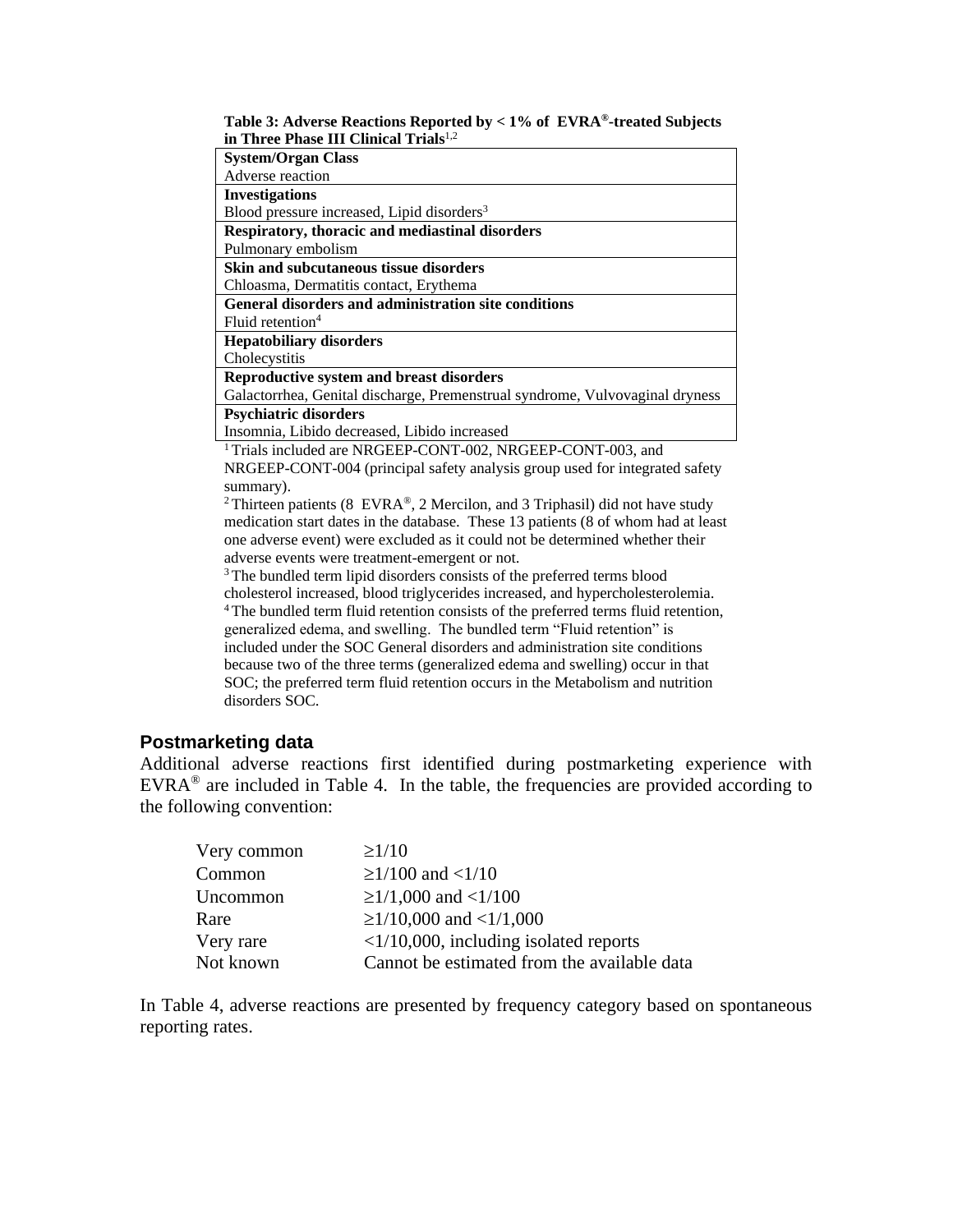| <b>Investigations</b>                           |                                                                                                 |
|-------------------------------------------------|-------------------------------------------------------------------------------------------------|
|                                                 |                                                                                                 |
| Very rare                                       | Blood cholesterol abnormal, Blood glucose abnormal, Blood glucose                               |
|                                                 | decreased, Low density lipoprotein increased                                                    |
|                                                 |                                                                                                 |
| <b>Cardiac disorders</b>                        |                                                                                                 |
| Very rare                                       | Arterial thromboembolism, Acute myocardial infarction, Myocardial                               |
|                                                 | infarction                                                                                      |
|                                                 |                                                                                                 |
| Nervous system disorders                        |                                                                                                 |
| Very rare                                       | Cerebral hemorrhage, Cerebrovascular accidents <sup>1</sup> , Dysgeusia,                        |
|                                                 | Hemorrhage intracranial, Hemorrhagic stroke, Migraine with aura,                                |
|                                                 | Subarachnoid hemorrhage                                                                         |
|                                                 |                                                                                                 |
| <b>Eye disorders</b>                            |                                                                                                 |
| Very rare                                       | Contact lens intolerance                                                                        |
|                                                 |                                                                                                 |
| Respiratory, thoracic and mediastinal disorders |                                                                                                 |
| Very rare                                       | Pulmonary thrombosis <sup>2</sup>                                                               |
|                                                 |                                                                                                 |
| <b>Gastrointestinal disorders</b>               |                                                                                                 |
| Very rare                                       | Colitis                                                                                         |
|                                                 |                                                                                                 |
| <b>Skin and subcutaneous tissues disorders</b>  |                                                                                                 |
| Very rare                                       | Alopecia, Angioedema, Dermatitis allergic, Eczema, Erythema                                     |
|                                                 | multiforme, Erythema nodosum, Exfoliative rash, Photosensitivity                                |
|                                                 |                                                                                                 |
|                                                 | reaction, Pruritus generalized, Rash, Rash erythematous, Rash                                   |
|                                                 | pruritic, Seborrheic dermatitis, Skin reaction, Urticaria                                       |
|                                                 |                                                                                                 |
|                                                 |                                                                                                 |
| <b>Metabolism and nutrition disorders</b>       |                                                                                                 |
| Very rare                                       | Hyperglycemia, Increased appetite, Insulin resistance                                           |
|                                                 |                                                                                                 |
| <b>Infections and infestations</b>              |                                                                                                 |
| Very rare                                       | Rash pustular                                                                                   |
|                                                 |                                                                                                 |
| Injury, poisoning and procedural complications  |                                                                                                 |
| Very rare                                       | Contact lens complication                                                                       |
|                                                 |                                                                                                 |
|                                                 | Neoplasms benign, malignant and unspecified (Incl cysts and polyps)                             |
|                                                 | Very rare<br>Breast cancer, Breast cancer stage IV, Cervix carcinoma,                           |
|                                                 | Fibroadenoma of breast, Hepatic adenoma, Hepatic neoplasm,                                      |
|                                                 | Uterine leiomyoma                                                                               |
|                                                 |                                                                                                 |
| <b>Vascular disorders</b>                       |                                                                                                 |
| Very rare                                       | Arterial thrombosis <sup>3</sup> , Hypertension, Hypertensive crisis, Thrombosis <sup>4</sup> , |
|                                                 | Venous thrombosis <sup>5</sup> , Venous thromboembolism                                         |
|                                                 |                                                                                                 |
|                                                 | General disorders and administration site conditions                                            |
| Rare                                            | Administration site reactions <sup>6</sup>                                                      |
| Very rare                                       | Face edema, Irritability, Localized edema, Edema peripheral, Pitting                            |
|                                                 | edema                                                                                           |
|                                                 |                                                                                                 |
| <b>Immune system disorders</b>                  |                                                                                                 |

**Table 4: Adverse Reactions Identified During Postmarketing Experience with EVRA® by Frequency Category Estimated from Spontaneous Reporting Rates**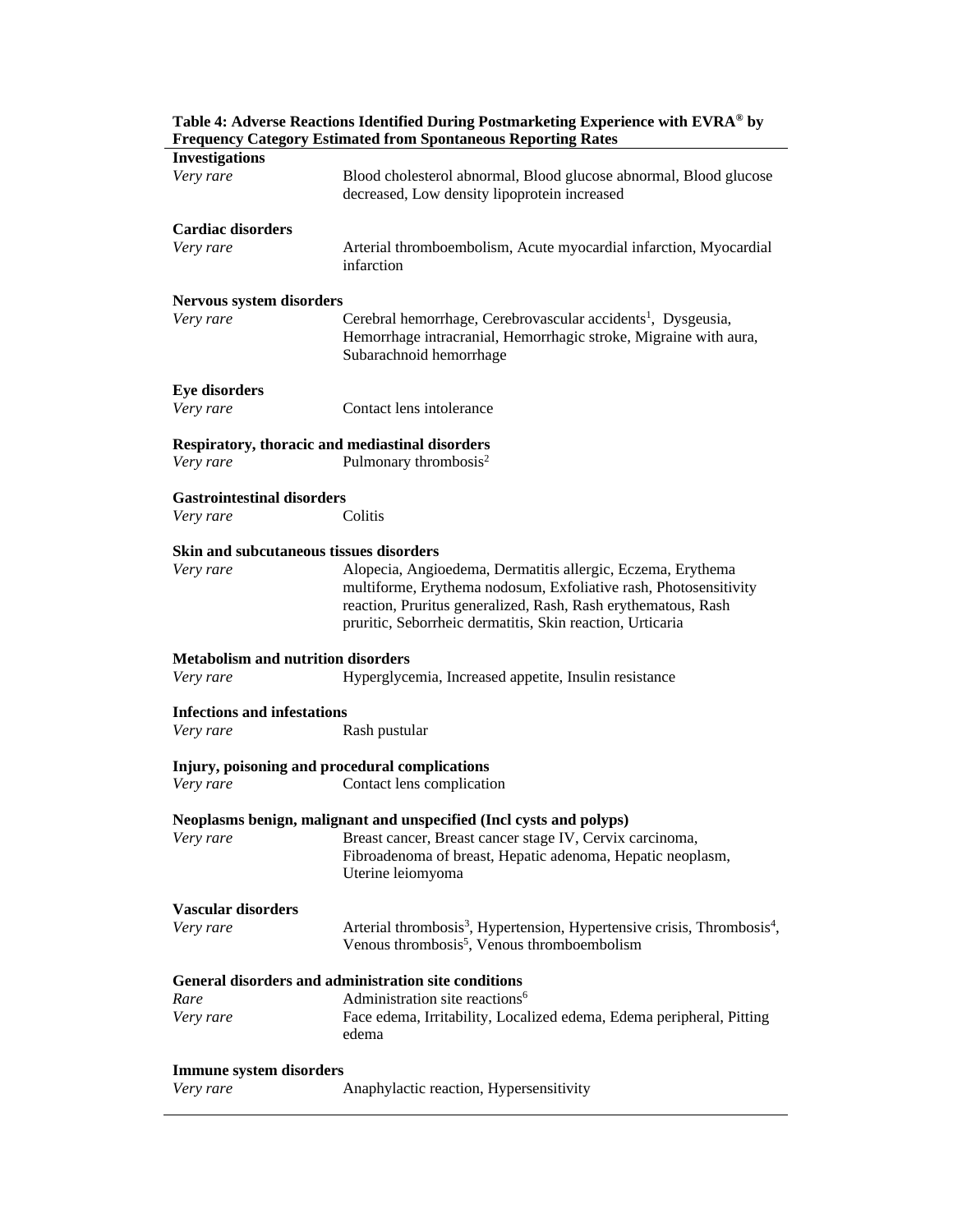#### **Hepatobiliary disorders**

*Very rare* Cholelithiasis, Cholestasis, Hepatic lesion, Jaundice cholestatic

#### **Reproductive system and breast disorders**

| Rare      | Amenorrhea                                                        |
|-----------|-------------------------------------------------------------------|
| Very rare | Breast mass, Cervical dysplasia, Hypomenorrhea, Menometrorrhagia, |
|           | Oligomenorrhea, Suppressed lactation                              |

#### **Psychiatric disorders**

*Very rare* **Anger**, Emotional disorder, Frustration

<sup>1</sup>The bundled term cerebrovascular accidents consists of the preferred terms cerebrovascular accident, transient ischemic attack, intracranial venous sinus thrombosis, cerebral infarction, cerebral thrombosis, cerebral venous thrombosis, ischemic cerebral infarction, superior sagittal sinus thrombosis, ischemic stroke, transverse sinus thrombosis, thrombotic stroke, thromboembolic stroke, basilar artery thrombosis, brain stem infarction, carotid artery occlusion, cerebral artery embolism, cerebral artery occlusion, cerebral artery thrombosis, lacunar infarction, and embolic stroke.

<sup>2</sup>The bundled term pulmonary thrombosis consists of the preferred terms pulmonary thrombosis and pulmonary artery thrombosis.

<sup>3</sup>The bundled term arterial thrombosis consists of the preferred terms arterial thrombosis, arterial thrombosis limb, coronary artery thrombosis, iliac artery thrombosis, intracardiac thrombus, and retinal artery occlusion.

<sup>4</sup>The bundled term thrombosis consists of the preferred terms thrombosis, retinal vascular thrombosis, embolism, Budd-Chiari syndrome, renal embolism, and peripheral embolism.  $5$ The bundled term venous thrombosis consists of the preferred terms retinal vein occlusion, deep vein thrombosis, venous thrombosis, pelvic venous thrombosis, thrombophlebitis, venous thrombosis limb, jugular vein thrombosis, axillary vein thrombosis, superficial thrombophlebitis, portal vein thrombosis, mesenteric vein thrombosis, vena cava thrombosis, renal vein thrombosis, splenic vein thrombosis, and hepatic vein thrombosis.

 $6$ The bundled term administration site reactions consists of the preferred terms application site burn, application site dryness, application site scar, application site bruising, application site photosensitivity reaction, application site exfoliation, application site swelling, application site scab, application site paresthesia, application site warmth, application site bleeding, application site inflammation, application site pustules (moved from Infections and infestations SOC), application site induration, application site atrophy, application site excoriation, application site discomfort, application site anesthesia, application site infection, application site ulcer, application site eczema, application site nodule, application site discharge, application site abscess, application site mass, application site erosion and application site odor.

### **Overdose**

#### **Symptoms and signs**

Overdosage may cause nausea and vomiting. Vaginal bleeding may occur in females.

#### **Treatment**

In case of suspected overdose, all transdermal contraceptive systems should be removed and symptomatic treatment given.

## **PHARMACOLOGICAL PROPERTIES Pharmacodynamic Properties Mechanism of action**

EVRA® acts through the mechanism of gonadotropin suppression by the estrogenic and progestational actions of ethinyl estradiol (EE) and norelgestromin (NGMN). The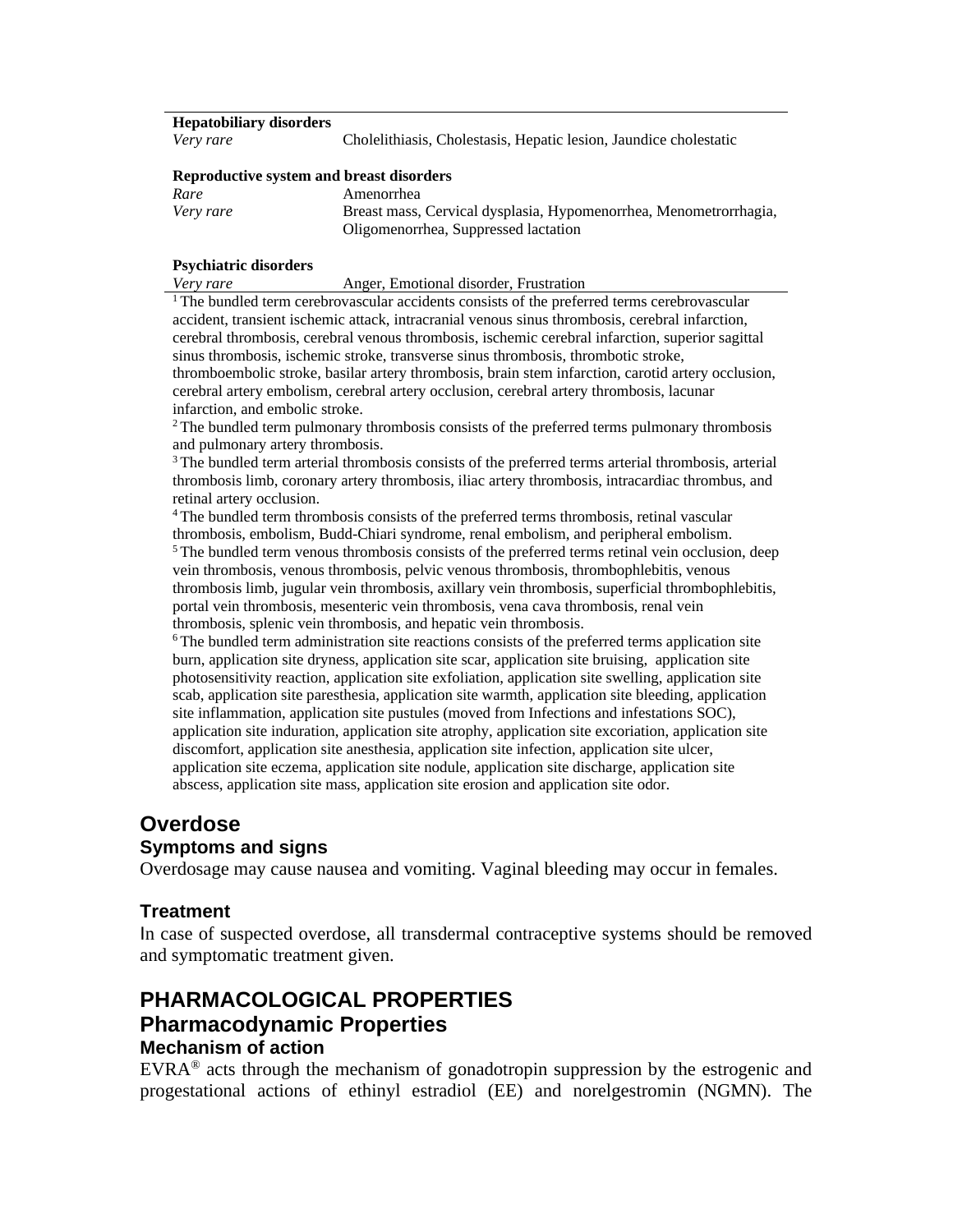primary mechanism of action is inhibition of ovulation, but alterations to the cervical mucus, the fallopian tube motility and to the endometrium may also contribute to the efficacy of the product.

Receptor and sex hormone binding globulin (SHBG) binding studies, as well as studies in animals and humans, have shown that both norgestimate (NGM) and NGMN, the major serum metabolite of NGM following oral administration, exhibit high progestational activity with minimal intrinsic androgenicity, which illustrates the selective action of EVRA®. Transdermally-administered norelgestromin in combination with EE does not counteract the estrogen-induced increases in SHBG, resulting in lower levels of free testosterone in serum compared to baseline.

The following non-contraceptive health benefits related to the use of combination hormonal contraceptives are supported by epidemiological studies which largely utilized hormonal contraceptive formulations containing estrogen at doses exceeding 35 micrograms of EE or 50 micrograms of mestranol.

Effects on menses:

- increased menstrual cycle regularity
- decreased blood loss and decreased incidence of iron deficiency anemia
- decreased incidence of dysmenorrhea

Effects related to inhibition of ovulation:

- decreased incidence of functional ovarian cysts
- decreased incidence of ectopic pregnancies

Other effects:

- decreased incidence of fibroadenomas and fibrocystic disease of the breast;
- decreased incidence of acute pelvic inflammatory disease
- decreased incidence of endometrial cancer
- decreased incidence of ovarian cancer

## **Pharmacokinetic Properties**

#### **Absorption**

Following application of EVRA<sup>®</sup>, both NGMN and EE rapidly appear in the serum, reach a plateau by approximately 48 hours, and are maintained at an approximate steady-state throughout the wear period. Css concentrations for NGMN and EE during one week of patch wear are approximately 0.8 ng/ml and 50 pg/ml, respectively, and are generally consistent from all studies and application sites.

The absorption of NGMN and EE following application of  $EVRA^{\otimes}$  to the abdomen, buttock, upper outer arm and upper torso (excluding breast) was evaluated in a cross-over design study. The results of this study indicated that C<sub>ss</sub> and AUC for the buttock, upper arm and torso for each analyte were equivalent. Strict bio-equivalence requirements for AUC were not met in this study for the abdomen. However, in a separate parallel group multiple application pharmacokinetic study,  $C_{ss}$  and  $AUC$  for the buttock and abdomen were not statistically different. In a dose-ranging study, EVRA<sup>®</sup> caused effective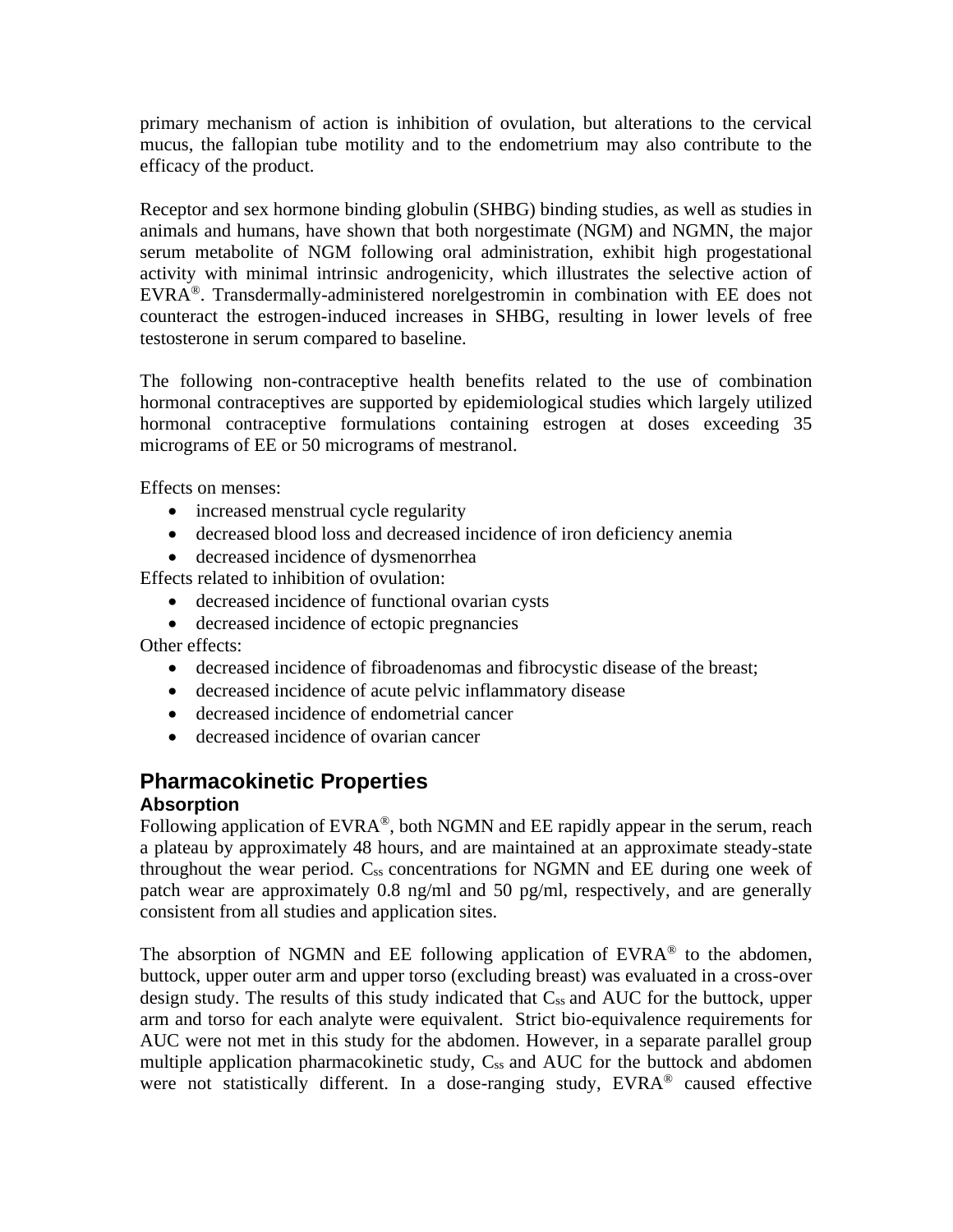ovulation suppression when applied to the abdomen. Therefore, all four sites are therapeutically equivalent.

The absorption of NGMN and EE following application of EVRA<sup>®</sup> was studied under conditions encountered in a health club (sauna, whirlpool treadmill and other aerobic exercise) and in a cold water bath. The results indicated that for NGMN there were no significant treatment effects on  $C_{ss}$  or  $AUC$  when compared to normal wear. For EE, slight increases were observed due to treadmill and other aerobic exercise. There was no significant effect of cool water on these parameters.

Results from an EVRA<sup>®</sup> study with EVRA<sup>®</sup> of extended wear of a single contraceptive patch for 7 days and 10 days indicated that target C<sub>ss</sub> of NGMN and EE were maintained during a 3-day period of extended wear of  $EVRA^{\circledast}$  (10 days). These findings suggest that clinical efficacy would be maintained even if a scheduled change is missed for as long as 2 full days.

### **Distribution**

NGMN and norgestrel (a serum metabolite of NGMN) are highly bound (>97%) to serum proteins. NGMN is bound to albumin and not to SHBG, while norgestrel is bound primarily to SHBG, which limits its biological activity. EE is extensively bound to serum albumin.

### **Biotransformation**

Since EVR $A^{\otimes}$  is applied transdermally, first-pass metabolism (via the gastro-intestinal tract and/or liver) of NGMN and EE that would be expected following oral administration is avoided. Hepatic metabolism of NGMN occurs and metabolites include norgestrel, which is largely bound to SHBG, and various hydroxylated and conjugated metabolites. EE is also metabolized to various hydroxylated products and their glucoronide and sulfate conjugates.

### **Elimination**

Following removal of patches, the elimination kinetics of NGMN and EE were consistent for all studies with half-life values of approximately 28 hours and 17 hours, respectively. The metabolites of NGMN and EE are eliminated by renal and fecal pathways.

### **Linearity/non-linearity**

In multiple dose studies, C<sub>ss</sub> and AUC for NGMN and EE were found to increase slightly over time when compared to Week 1 of Cycle 1. In a three-cycle study, these pharmacokinetic parameters reached steady-state conditions during all three weeks of Cycle 3. These observations are indicative of linear kinetics of NGMN and EE from EVRA® use.

### **Transdermal versus oral contraceptives**

The pharmacokinetic profiles of transdermal and oral combined hormonal contraceptives are different and caution should be exercised when making a direct comparison of these PK parameters.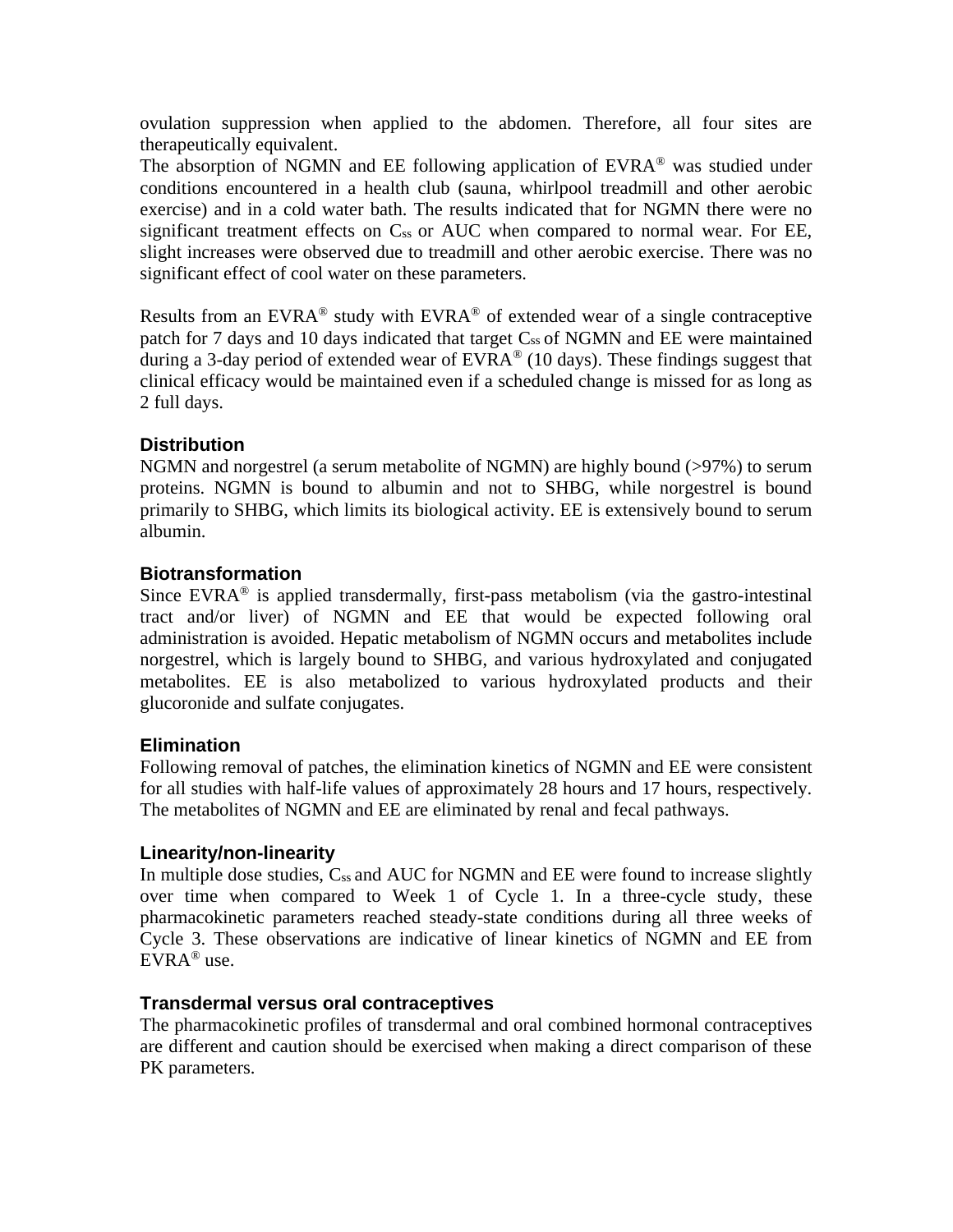In a study comparing  $EVRA^{\otimes}$  to an oral contraceptive containing NGM 250mcg/EE 35 mcg, Cmax values were 2-fold higher for NGMN and EE in subjects administered the oral contraceptive compared to  $EVRA^{\otimes}$ , while overall exposure (AUC and C<sub>ss</sub>) was comparable in subjects treated with  $EVRA^{\otimes}$ . Inter-subject variability (%CV) for the PK parameters following delivery from  $EVRA^{\circledast}$  was higher relative to the variability determined from the oral contraceptive.

In a study comparing  $EVRA^{\otimes}$  (a transdermal patch with a similar PK profile to  $EVRA^{\otimes}$ ) to an oral contraceptive containing NGM 250mcg/EE 35mcg, overall exposure for NGMN and EE (AUC and  $C_{ss}$ ) was higher in subjects treated with EVRA<sup>®</sup> for both Cycle 1 and Cycle 2 compared to that for the oral contraceptive, while  $C_{\text{max}}$  values were higher in subjects administered the oral contraceptive. Under steady-state conditions, AUC<sub>0-168</sub> and C<sub>ss</sub> for EE were approximately 55% and 60% higher, respectively, for the transdermal patch, and the  $C_{\text{max}}$  was about 35% higher for the oral contraceptive. Intersubject variability (%CV) for the PK parameters following delivery from EVRA<sup>®</sup> was higher relative to the variability determined from the oral contraceptive.

In the following table, percent change in concentrations (%CV) of markers of systemic estrogenic activity (Corticosteroid Binding Globulin [CBG], Sex Hormone Binding Globulin [SHBG], and Corticosteroid Binding Globulin-Binding Capacity [CBG-BC]) from Cycle 1, Day 1 to Cycle 1, Day 22 are presented. Overall, percent change in CBG and CBG-BC concentrations were similar for EVRA® and oral contraceptive users; percent change in SHBG concentrations were higher for EVRA® users compared to women taking the oral contraceptive. Within each group, the absolute values for CBG, SHBG, and CBG-BC were similar for Cycle 1, Day 22 and Cycle 2, Day 22.

| Once-gaily Administration of an Oral Contraceptive (containing NGM 250 mcg/EE 55 mcg) for One |                                 |                                           |  |  |  |
|-----------------------------------------------------------------------------------------------|---------------------------------|-------------------------------------------|--|--|--|
| Cycle and Application of EVRA® for One Cycle in Healthy Female Volunteers                     |                                 |                                           |  |  |  |
| Parameter                                                                                     | ORAL CONTRACEPTIVE              | EVRA <sup>®</sup> (% change from Day 1 to |  |  |  |
|                                                                                               | (% change from Day 1 to Day 22) | Day $22$                                  |  |  |  |
|                                                                                               |                                 |                                           |  |  |  |

CBG 157 (33.4) 153 (40.2) SHBG 200 (43.2) 334 (39.3) CBG-BC 139 (34.8) 128 (36.3)

**Table 5: Mean percent Change (%CV) in CBG, SHBG, and CBG-BC Concentrations Following Once-daily Administration of an Oral Contraceptive (containing NGM 250 mcg/EE 35 mcg) for One** 

Despite the differences in the PK profiles of  $EVRA^{\otimes}$  and an oral contraceptive (containing NGM 250 mcg/EE 35 mcg), estrogenic activity, as assessed by hepatic globulin synthesis, was similar when evaluating CBG and CBG-BC and higher for EVRA® when evaluating SHBG.

The clinical relevance of the difference in PK profile and pharmacodynamic (PD) response between transdermal and oral delivery is not known.

### **Effects of age, body weight, and body surface area**

The effects of age, body weight, body surface area and race on the pharmacokinetics of NGMN and EE were evaluated in 230 healthy women from nine pharmacokinetic studies of single 7-day applications of EVRA®. For both NGMN and EE, increasing age, body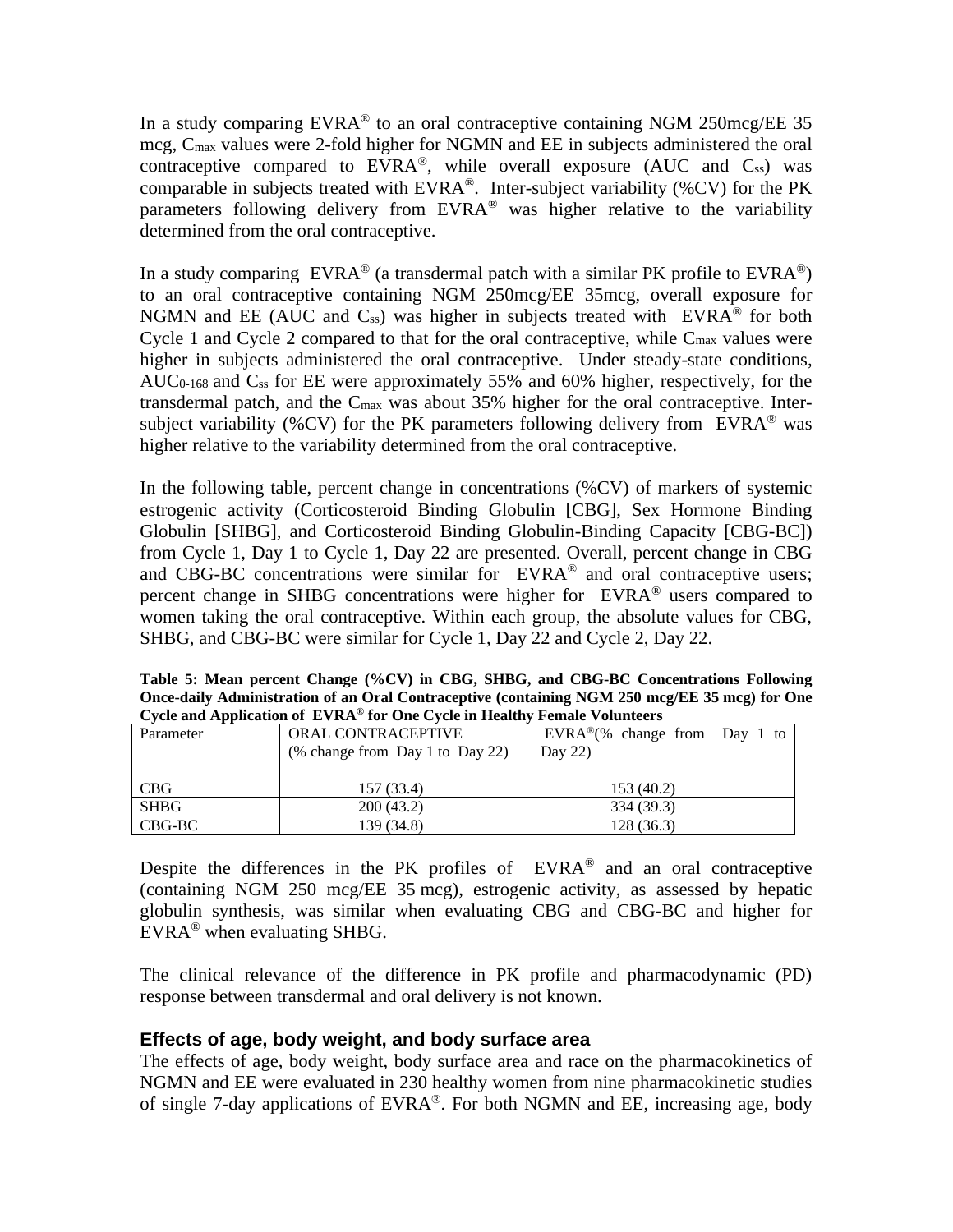weight and body surface area each were associated with slight decreases in  $C_{ss}$  and  $AUC$ values. However, only a small fraction (10-20%) of the overall variability in the pharmacokinetics of NGMN and EE following application of EVRA® may be associated with any or all of the above demographic parameters. There was no significant effect of race with respect to Caucasians, Hispanics and Blacks.

# **PHARMACEUTICAL INFORMATION**

## **List of Excipients**

Backing layer: Low-density pigmented polyethylene outer layer, polyester inner layer Middle layer: Polyisobutylene/polybutene adhesive, crospovidone, non-woven polyester fabric and lauryl lactate Third layer: Transparent polyethylene terephthalate (PET) film with a polydimethylsiloxane coating

For additional information, see *Dosage Forms and Strengths*.

# **Incompatibilities**

To prevent interference with the adhesive properties of  $EVRA^{\otimes}$ , no creams, lotions or powders should be applied to the skin area where the EVRA® transdermal patch is to be applied.

## **Shelf Life**

Refer to outer carton.

# **Storage Conditions**

Do not store above 30°C. Store patches in their protective sachet inside the original box. Do not store in the refrigerator or freezer. Keep out of the sight and reach of children.

# **Nature and Contents of Container**

Patches: 3, 9 and 18 per box

Not all presentations may be available locally.

# **Instructions for Use and Handling and Disposal**

Apply immediately upon removal from the protective sachet.

After removing the worn patch, the used patch should be folded in half, adhesive side together so that the release membrane is not exposed, and then discarded safely out of the reach of children.

Used patches should not be flushed down the toilet.